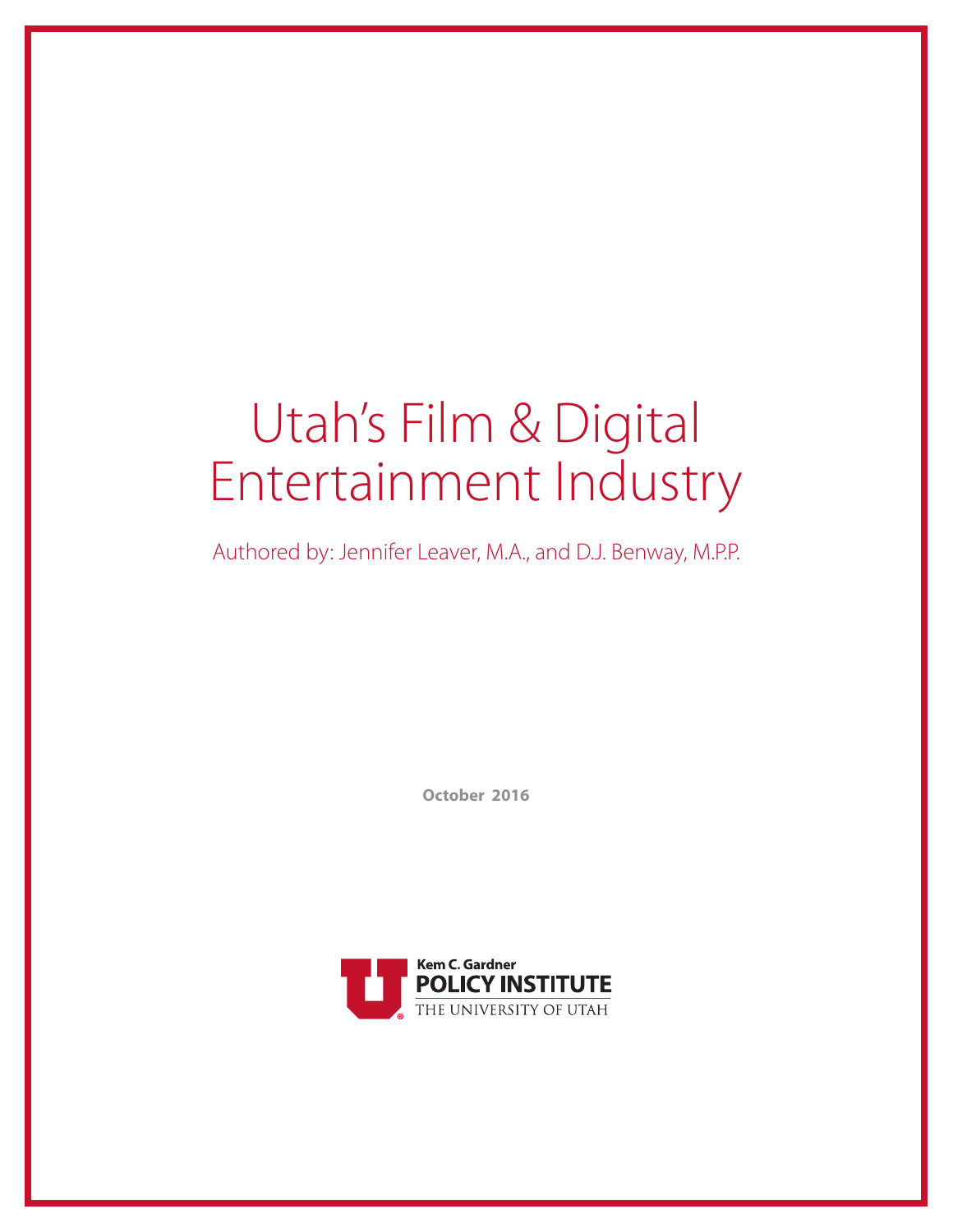

# Utah's Film & Digital Entertainment Industry

# **TABLE OF CONTENTS**

| Utah's Motion Pocture Incentive Program 2      |
|------------------------------------------------|
|                                                |
|                                                |
|                                                |
| Digital Entertainment and Content Creation 8   |
|                                                |
| Film and Digital Entertainment Today 9         |
|                                                |
|                                                |
|                                                |
| Animation/VFX and Game Design  14              |
| Social Media Content Creation 15               |
|                                                |
| Economic Development 18                        |
|                                                |
| APPENDIX - Possible Areas of Further Study  21 |
|                                                |
|                                                |

#### **INTRODUCTION**

In 2015, the Utah Film Commission enlisted the Kem C. Gardner Policy Institute at the University of Utah to conduct a baseline assessment of Utah's film and digital entertainment industry.1 Between October 2015 and June 2016, Gardner Policy Institute staff completed data analysis and facilitated eight film and digital entertainment related technical advisory meetings across the state. In addition, Gardner Policy Institute staff conducted personal interviews with producers and digital entertainment leaders in both Utah and Los Angeles to better understand the industry, including its historical context, economic

sectors, challenges, strengths, weaknesses, and opportunities. By compiling this comprehensive Utah film and digital entertainment industry data, the Gardner Policy Institute has generated an industry baseline assessment to assist the Utah Film Commission in future policy and action through informed decision making.

#### **METHODOLOGY**

Between October 2015 and June 2016, the Gardner Policy Institute conducted research to assess the recent history and current state of Utah's film and digital entertainment industry. The Gardner Policy Institute held seven technical advisory committee meetings around the state involving 42 film and digital entertainment industry experts who were identified by the Utah Film Commission. The seven meetings included the initial project introduction meeting, followed by groups focused on film (both urban and rural), postproduction, game design, animation and visual effects (VFX), and content creation. The Gardner Policy Institute also completed supplemental one-on-one interviews with two Los Angeles filmmakers, one local Utah filmmaker, and two local film exhibition and/or film culture experts.

At the conclusion of the technical advisory meetings, the Gardner Policy Institute convened a group of six economic development experts in Utah. At this final meeting, group participants discussed the topics of collaboration, business startups, talent/education, and attracting new business to Utah. They also discussed current challenges, ways state government could assist with challenges, ways to better utilize Utah's existing assets for digital entertainment industry pursuits, and ideas on how to cultivate collaboration between Utah's creative industries, startup businesses, and academia.

Additionally, the Gardner Policy Institute explored the historical context of both Utah's film industry and the Utah Film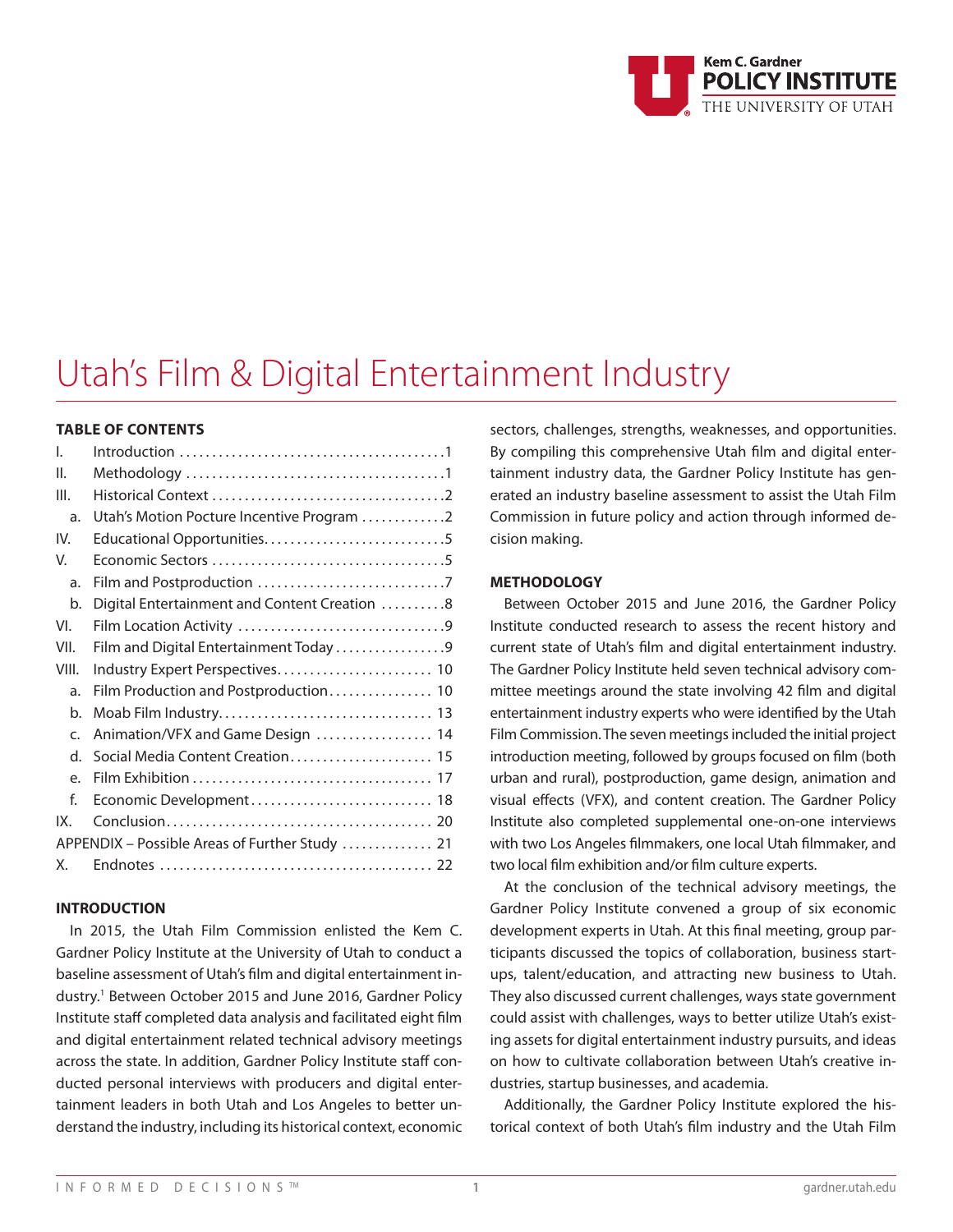Commission's Motion Picture Incentive Program. Gardner Policy Institute staff gathered data on current film and digital entertainment-related educational opportunities in Utah, identified recent statewide production locations based on the number film permits issued on select state and federal public lands, and conducted a review of other states' film incentive programs.

Finally, in addition to culling the insights of experts and analyzing available data, the Gardner Policy Institute advised the Utah Film Commission on the development of three online surveys used by the film commission to gather supplemental information on Utah's film and digital entertainment workforce. On May 2, 2016, the Utah Film Commission emailed surveys to a workforce mailing list as follows: Utah's film/postproduction workforce (n=1,863), game design/animation (n=105), and content creation/social media influencer (n=18). The film commission allowed three weeks for survey completion and received the following number of responses: film/postproduction (n=394), game design/animation (n=53), and content creation/ social media influencer (n=20).<sup>2</sup>

#### **HISTORICAL CONTEXT**

The film industry has had a presence in Utah for nearly 100 years.3 Utah's film industry was born in 1923 with the southern Utah production of a silent Western titled *The Covered Wagon*. By the late 1940s, the southern Utah landscape became the backdrop to several John Ford Westerns starring American actor John Wayne. In fact, the southern Utah town of Kanab has been dubbed "Little Hollywood" due to the many films shot in and around town. Utah also touts the world's oldest film commission, the Moab to Monument Valley Film Commission. Over the past 93 years, more than 900 films and TV series have been filmed in Utah.<sup>4</sup>

According to a presentation given by a knowledgeable Utah film industry veteran, in the early 1970s, Utah's film industry was composed of little more than a handful of filmmakers working together. In 1974, the Utah Film Commission was formed to support Utah filmmaking. Around this same time, Sunn Classic Pictures, which produced *The Life and Times of Grizzly Adams* TV series, opened in Park City, Utah. Sunn Classic Pictures had two production companies, over a hundred vehicles, made 15-20 films a year in Utah, and trained around 200 people between 1975 and 1980. In September of 1978, Utah's first film festival the US/Utah Film Festival—was held in Salt Lake City as a way to attract filmmakers to Utah. Two years later, the festival relocated to its current home of Park City and switched its screening dates from September to January to better highlight Park City's winter recreation opportunities. In 1985, the Sundance Institute took over the film festival, which has since grown from an event that screened 86 films at two theaters (1986) to an event that screens around 200 films at 16 theaters (2016). Today, Utah's

Sundance Film Festival attracts over 30,000 nonresident visitors to Utah each winter.

In 1978, the concept of film tax incentives emerged in Montreal, Canada. After hearing about this concept, Utah Film Commission employee John Earle traveled to Canada to learn more. Upon his return, Earle introduced the film tax incentive concept to Utah's State Legislature; however, Utah's legislature was not quite ready to implement the idea. Shortly thereafter, in the early 1980s, Utah's film industry's momentum slowed as Sunn Classic Pictures was purchased by another company. It wasn't until 1986 that Utah's film industry reemerged and reestablished itself.

Various significant network TV series, including *Promised Land, Touched by an Angel*, and *Everwood*, began production in Utah in the mid-1990s and early 2000s. However, when these series went out of production (1999, 2003, and 2006, respectively), Utah's film industry contracted once again.

#### **Utah's Motion Picture Incentive Program**

In 2003 – about 25 years after the introduction of Montreal's film tax incentive – Utah's legislature granted \$1 million to the Film Commission director to test an incentive to attract filmmakers to Utah. In 2005, Utah's official cash rebate incentive program for motion picture companies was established and, five years later, in 2010, a tax credit component was added. The following year, digital media companies became eligible to apply for an incentive as well.

The Motion Picture Incentive Program (MPIP) is authorized by Utah Code Title 63N, Chapter 8, *Motion Picture Incentives*. 5 In its current form, the MPIP provides for a refundable tax of up to 25 percent of in-state spending by a motion picture company, and up to 100 percent of new state revenue generated by a digital media company (not to exceed 20 percent of in-state spending). Motion picture projects are eligible for an equivalent cash rebate, not to exceed \$500,000. Motion picture projects that are eligible for the MPIP include live action or animated feature films, documentaries, television films, pilots or series, reality shows, and webisodes. Digital media projects that are eligible for the MPIP, as defined by statute, include "all or part of a production of interactive entertainment or animated production that is produced for distribution in commercial or educational markets, which shall include projects intended for Internet or wireless distribution."

To qualify for the MPIP, a potential recipient must complete a comprehensive application. The Governor's Office of Economic Development (GOED) Board reviews all MPIP applications on a monthly basis and delivers a letter of acceptance (or rejection) within a few days of making their decision. If a film is accepted into Utah's MPIP, the filmmaker must keep a detailed account of production spending. In most cases, filmmakers hire a certified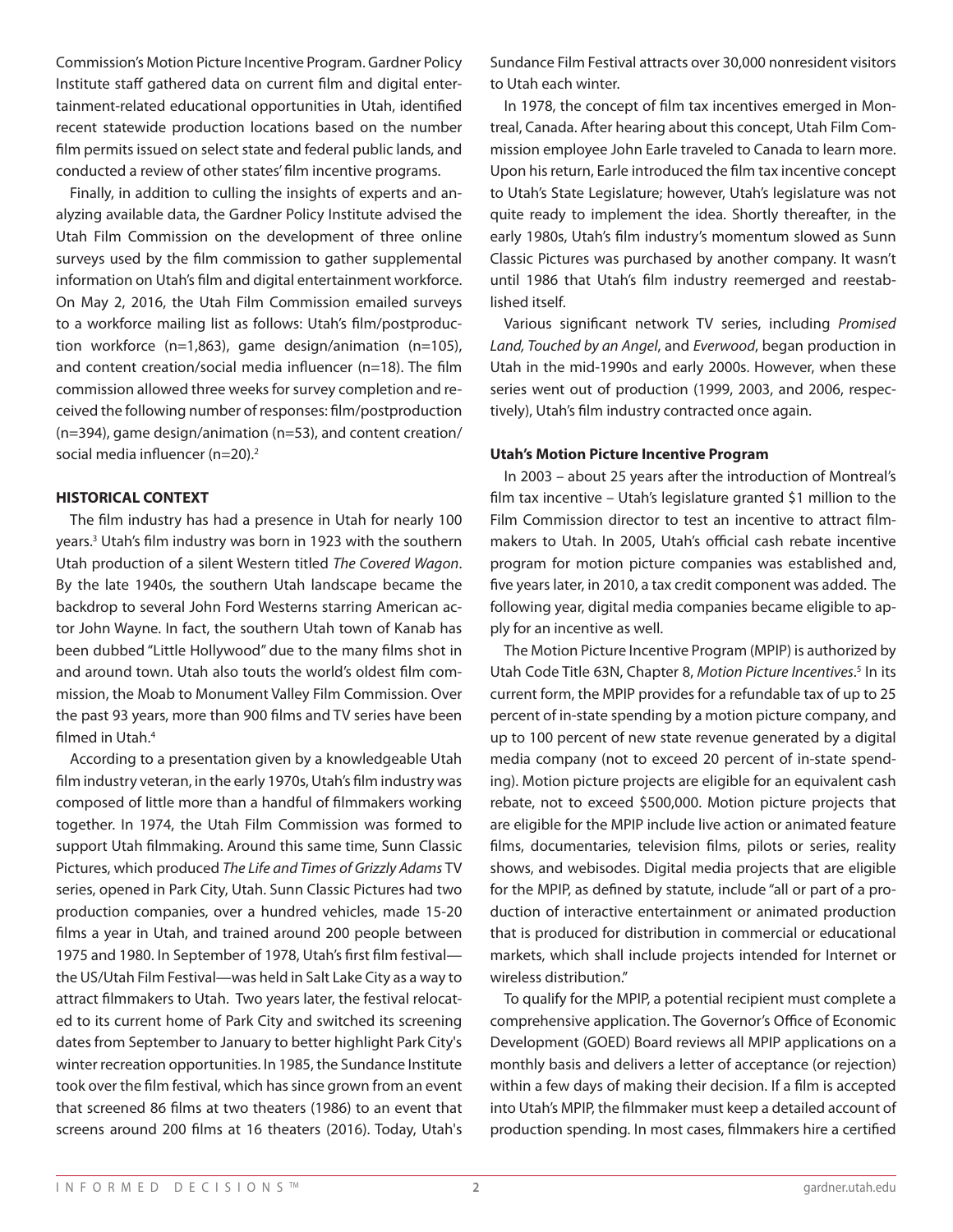public accountant to track and record spending. After wrapping up production, filmmakers submit spending data to the GOED for review. If a film meets all MPIP criteria, the GOED approves the appropriate tax credit or cash rebate.

Between 2005 and 2015, Utah's MPIP has granted \$44 million in cash and tax rebates to 146 completed films that contributed \$239 million to the Utah economy, creating an average of 1,189 annual Utah jobs (see Table 1). For incentives distributed between 2005 and 2015, every \$1 million in incentives was associated with an average of 295 direct Utah jobs and an average Utah spend (production spending on Utah goods and services) of \$5.4 million.

At the time of publication, 35 states and the District of Columbia offer film project incentives. Additionally, nine cities and counties in California, Florida, Georgia, Louisiana, and Texas have an incentive program. Compared to programs across the nation, Utah's MPIP is "middle of the road" and similar to other programs in the region. Nationwide, Louisiana and Georgia's programs are considered to be the most generous. Louisiana currently offers a 30 percent creditable base and a 10 percent payroll credit for in-state labor. Georgia offers a 30 percent tax credit incentive with up to 20 percent of expenses transferred as a base rate and a 10 percent allowance to include a Georgia logo and tourism promotion. Maine's program is considered to be the least generous, offering a 12 percent rebate for in-state resident production wages and 10 percent for non-resident.<sup>6</sup> On a regional basis, Wyoming offers a cash rebate of 12 to 15 percent of in-state expenditures, Colorado and Idaho offer 20 percent, Nevada offers 15 to 25 percent, and New Mexico and California offer 25 percent. Both Nevada and New Mexico allow for a smaller incentive based on nonresident labor. Alberta, Canada, another scenic competitor for film backdrops, offers a grant of up to 26 percent of expenditures for qualifying productions.<sup>7</sup>

Over the past five fiscal years, Utah's MPIP has attracted between 12 and 26 productions per year. Of the 97 total completed productions over that period, nearly two-thirds (62) were in-state productions (see Figure 1). On average, out-of-state productions have hired slightly more Utah cast and crew than in-state productions (annual 892 versus 811 hires) (see Table 2). In-state productions have, on average, spanned more production days than out-of-state productions (566 versus 219 days) (see Table 3). While out-of-state productions composed only one-third of all MPIP-approved projects over the past five years, they contributed half of all Utah expenditures – a total of \$60.1 million (see Figure 2).8

The share of in-state and out-of-state production spending in Utah fluctuates based on the mix of projects in any given year. For instance, one large multi-million dollar project will affect the value share of production spending. During the past five fiscal years, out-of-state productions accounted for as low as 33 percent of all MPIP-qualified spending (2015) and as high as 61 percent (2012).Consistently, in-state productions accounted for the majority of production days and postproduction spending.<sup>9</sup> While there are a number of influencing factors, a large component is the relative low cost of completing production and postproduction close to home.

Figure 3 compares in-state spending for three projects receiving an MPIP incentive: a low budget in-state production (\$300K), a medium budget out-of-state production (\$1.3M), and a large budget out-of-state production (\$4.1M). In all three cases, filmmakers spent at least one-third of their budget on cast and crew payroll.10 In fact, payroll accounted for over half of total Utah ex-

| <b>Fiscal</b><br>Year | <b>Board Approved</b><br><b>Encumbered Incentive</b> | <b>Total Incentive</b><br>Paid | # Films<br>Approved | # Films<br>Completed | Utah Cast &<br>$Crew**$ | <b>Utah Spend</b> |
|-----------------------|------------------------------------------------------|--------------------------------|---------------------|----------------------|-------------------------|-------------------|
| 2005                  | \$1,048,000                                          | \$810,375                      | 4                   | 4                    | 254                     | \$7,223,205       |
| 2006                  | \$1,680,191                                          | \$1,427,314                    | 7                   |                      | 585                     | \$7,383,722       |
| 2007                  | \$1,327,000                                          | \$798,427                      | 4                   | 4                    | 574                     | \$13,900,813      |
| 2008                  | \$6,111,000                                          | \$4,239,314                    | 13                  | 13                   | 1,256                   | \$40,964,586      |
| 2009                  | \$6,836,612                                          | \$7,033,631                    | 5                   | 5                    | 825                     | \$26,994,459      |
| 2010                  | \$4,943,291                                          | \$3,757,967                    | 16                  | 16                   | 1,071                   | \$20,648,337      |
| 2011                  | \$3,700,075                                          | \$3,173,438                    | 12                  | 12                   | 787                     | \$17,219,960      |
| 2012                  | \$7,142,767                                          | \$5,065,840                    | 19                  | 19                   | 1,894                   | \$25,005,202      |
| 2013                  | \$9,821,638                                          | \$8,083,805                    | 26                  | 26                   | 2,512                   | \$35,775,225      |
| 2014                  | \$8,777,052                                          | \$5,759,246                    | 21                  | 20                   | 1,855                   | \$24,882,761      |
| 2015                  | \$13,832,271                                         | \$4,152,195                    | 24                  | 20                   | 1,470                   | \$19,349,530      |
| <b>TOTAL</b>          | \$65,219,897                                         | \$44,301,552                   | 151                 | 146                  | 13,083                  | \$239,347,800     |

#### **Table 1: Motion Picture Incentive Program Incentive Summary**

\*2014 and 2015 totals are preliminary; not all completed films were paid out by the publication date.

\*\*Does not include extras

Note: The MPIP offered only a cash rebate through 2009; a refundable tax rebate was introduced in 2010. Source: Utah Governor's Office of Economic Development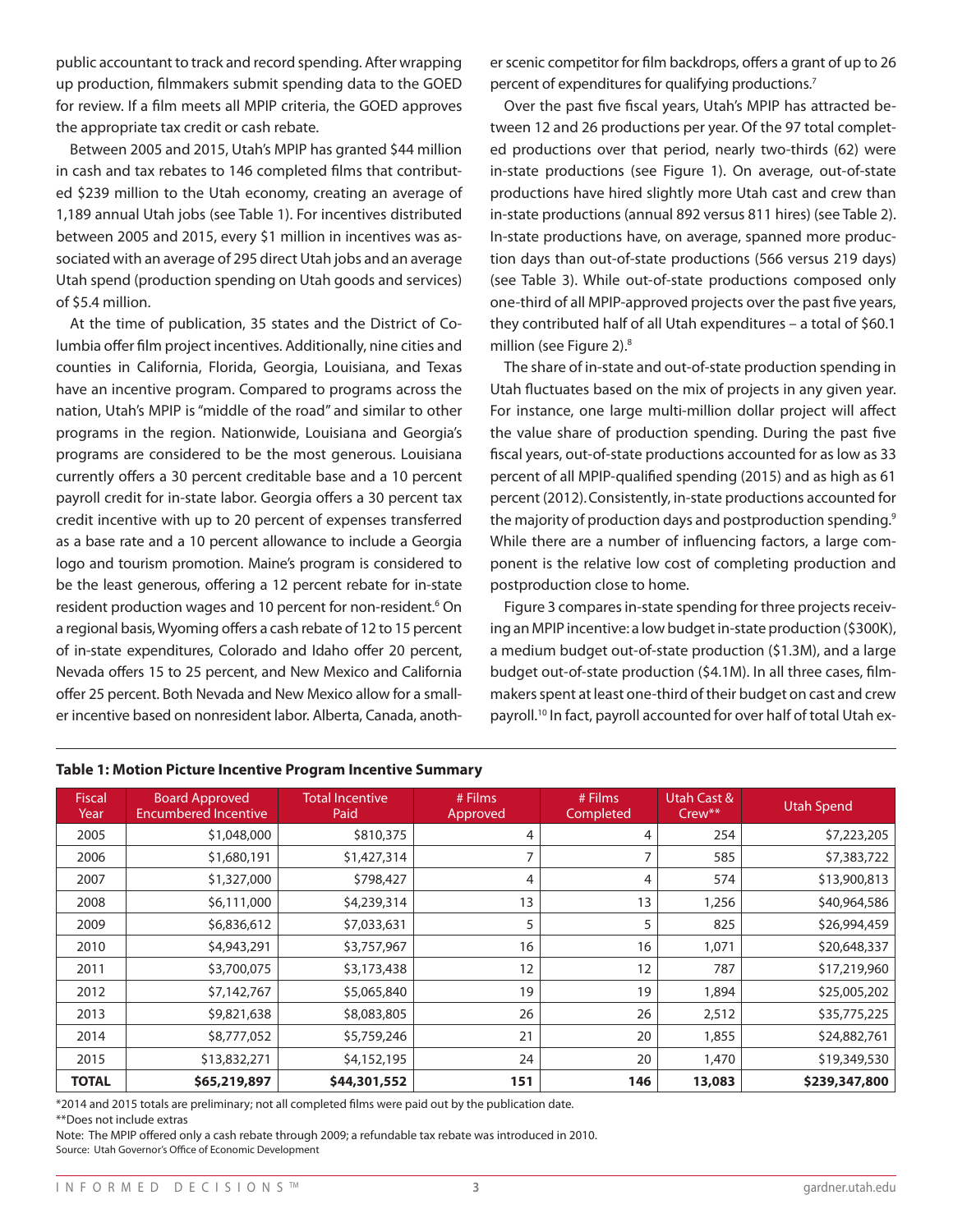#### **Figure 1: In-State and Out-of-State MPIP Projects**



Note: 2014 and 2015 totals are preliminary; not all completed films were paid out by the publication date.

In-state projects are those projects where the producer is a Utah resident and/ or the production company is based in Utah.

r Policy Institute's Analysis of  $\cdots$ Source: Kem C. Gardner Policy Institute's Analysis of Utah Governor's Office of Economic<br>Development data Development data

2013

# lure.

\$15.3

2012

\$17.2

2011<br>2011 - Paul Barnett, amerikanischer Politiker<br>2011 - Paul Barnett, amerikanischer Politiker († 1911)



Note: 2014 and 2015 totals are preliminary; not all completed films were paid out by the publication date.

In-state projects are those projects where the producer is a Utah resident and/ or the production company is based in Utah.

Source: Kem C. Gardner Policy Institute's Analysis of Utah Governor's Office of Economic Development data

# **Table 2: Cast and Crew Hired by Productions Receiving an MPIP Incentive**

| <b>Fiscal</b> |                              | <b>In-State Projects</b> |                              | <b>Out-of-State Projects</b> |
|---------------|------------------------------|--------------------------|------------------------------|------------------------------|
| Year*         | <b>Utah Cast</b><br>and Crew | Avg. per<br>Project      | <b>Utah Cast</b><br>and Crew | Avg. per<br>Project          |
| 2011          | 409                          | 51                       | 378                          | 95                           |
| 2012          | 787                          | 61                       | 1,107                        | 185                          |
| 2013          | 974                          | 70                       | 1,538                        | 128                          |
| 2014          | 1,127                        | 81                       | 728                          | 121                          |
| 2015          | 759                          | 58                       | 711                          | 102                          |
| Average       | 811                          | 64                       | 892                          | 126                          |

\*2014 and 2015 totals are preliminary; not all completed films were paid out by the publication date.

Note: In-state projects are those projects where the producer is a Utah resident and/or the production company is based in Utah. Cast and crew does not include extras.

Source: Kem C. Gardner Policy Institute Analysis of Utah Governor's Office of Economic Development Data

# **Table 3: Production Days for Productions Receiving an MPIP Incentive**

| <b>Fiscal</b> | <b>In-State Projects</b> |                     |                    | <b>Out-of-State Projects</b> |
|---------------|--------------------------|---------------------|--------------------|------------------------------|
| Year*         | Production<br>Days       | Avg. per<br>Project | Production<br>Days | Avg. per<br>Project          |
| 2011          | 370                      | 46                  | 122                | 31                           |
| 2012          | 624                      | 48                  | 247                | 51                           |
| 2013          | 571                      | 41                  | 396                | 33                           |
| 2014          | 745                      | 53                  | 114                | 19                           |
| 2015          | 516                      | 40                  | 154                | 22                           |
| Avg.          | 565                      | 46                  | 207                | 29                           |

\*2014 and 2015 totals are preliminary; not all completed films were paid out by the publication date.

Note: In-state projects are those projects where the producer is a Utah resident and/or the production company is based in Utah.

Source: Kem C. Gardner Policy Institute Analysis of Utah Governor's Office of Economic Development Data

# **Figure 3: Examples of Spending Distributions for Projects Receiving an MPIP Incentive**

2014



\$6.4

2015<br>2015 - 2015 - 2015 - 2015 - 2015 - 2015<br>2015 - 2015 - 2015 - 2015 - 2015 - 2015 - 2015 - 2015 - 2015 - 2015 - 2015 - 2015 - 2015 - 2015 - 2015 - 2015

Note: In-state projects are those projects where the producer is a Utah resident and/or the production company is based in Utah. Source: Kem C. Gardner Policy Institute Analysis of Utah Governor's Office of Economic Development Data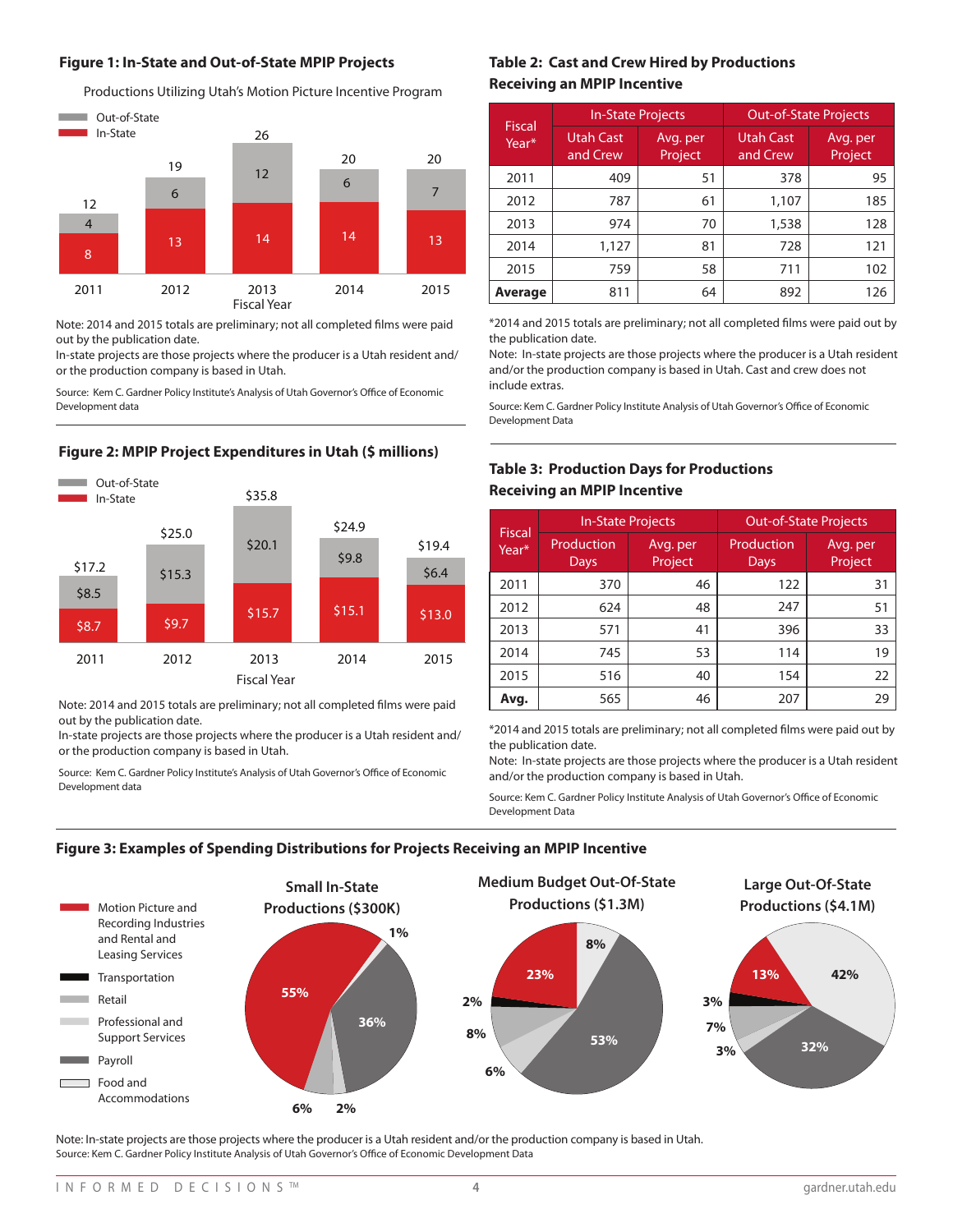penditures for the medium budget production. Both the small and medium budget films spent under 10 percent on food and accommodations, whereas the largest production spent over 40 percent of its in-state budget on food and accommodations. More than half of the in-state small budget production's spending was on motion picture and recording industry services; this category accounted for 23 percent and 13 percent of the medium and large budget project spending, respectively. It is important to note that some personal kit and gear rentals may be included with cast and crew wages, so the actual amount spent on equipment designed solely for the motion picture and recording industry is likely higher for all films.

#### **EDUCATIONAL OPPORTUNITIES**

There are many pathways that lead to a career in the film and digital entertainment industries, one of which is postsecondary education. A technical or traditional higher education route provides students with general education, theory, technical skills, networking opportunities, and access to the latest industry-related equipment. As mentioned by advisory group participants, there is no shortage of programs and prospective students in digital-entertainment-related degree programs in Utah. Students from BYU's animation department are highly sought-after job candidates, and the University of Utah's Entertainment Arts & Engineering program for game designers continues to earn high accolades. Utah educational institutions provide a clear stepping stone into film and digital entertainment industry careers inside and outside of Utah.

Utah has eight public colleges and universities and four private universities. Although Utah's Brigham Young University, Salt Lake Community College, and the University of Utah have accredited film schools, nearly every Utah institution has a film program, often coupled closely with animation, game design, or other digital media studies.<sup>11</sup> In addition, at the time of publication, Dixie State University was in the process of proposing a bachelor's degree in Digital Film.12

For students hoping to get an earlier start, Utah is home to film and media-centered East Hollywood High School in West Valley City and Spy Hop Productions in Salt Lake City. Most recently, Salt Lake City startups have also begun to bridge the gap between film and media education and real world application and jobs. Avrec Art House in Salt Lake City leads this charge in providing resources, space, and support for recent film graduates to better retain them in both the industry and the state.

The Utah System of Higher Education reported that, in the 2014-2015 academic year, 1,783 students were awarded degrees in visual and performing arts and 1,585 degrees were awarded in computer information system (CIS) fields. While not all degree programs in these two fields are directly related to the digital entertainment industry, a majority of students interested in a digital entertainment career would study under one of these two programs. In the past five years, CIS graduate numbers have steadily increased each year from 1,334 awards in the 2010-2011 academic year to 2,341 degrees awarded in 2014-2015, or a 76 percent increase. The exact number of visual and performing arts degrees granted each year has remained steady over the last five years with a low of 1,699 degrees in 2011-12 to a high of 1,890 degrees in 2014-15.13

In March of 2016, the University of Utah's undergraduate Entertainment Arts & Engineering (game design) program was ranked number one in the country by the *Princeton Review*, followed by a number three ranking of its graduate program.<sup>14</sup> In April of 2016, the *Animation Career Review* ranked Brigham Young University's undergraduate animation program sixth in the nation.<sup>15</sup>

For purposes of this study, the Gardner Policy Institute identified each Utah college's and university's degree programs that most closely aligned with the technical and theoretical skills required for jobs in the digital entertainment industry. These programs included digital entertainment programs and theater and stage programs. Table 4 shows 2015-2016 student enrollees and the number of Spring 2016 graduates. In 2015-2016, there were a total of 3,426 enrollees, 628 of whom intended to graduate in the spring. While it is improbable that every student pursuing studies in one of these programs is seeking a career in the digital entertainment industry, or that these programs comprehensively capture every student seeking a career in the industry, the significant number of both programs and students represented suggests substantial opportunities for a growing industry in Utah.

#### **ECONOMIC SECTORS**

In the U.S., the North American Industry Classification System (NAICS) assigns two- to six-digit codes to economic sectors. On a quarterly basis, the Utah Department of Workforce Services reports job and wage data organized by NAICS code to the U.S. Bureau of Labor Statistics.16 Labor statistics data informs policymakers about the economic significance of industries in a state or region. The NAICS, however, is not without problems, especially when utilized to track film and digital entertainment employment. In fact, oftentimes appropriate NAICS job descriptions are too broad, outdated, or nonexistent, making industry sector analysis difficult, if not impossible.

To help identify economic sectors in Utah's film and digital entertainment industry, the Gardner Policy Institute utilized the Utah Film Commission's film, digital entertainment, and content creation workforce survey results from May of 2016. Responses to all three workforce surveys uncovered the complexities of trying to capture the entire industry and perform a comprehensive analysis of its employment and wage data.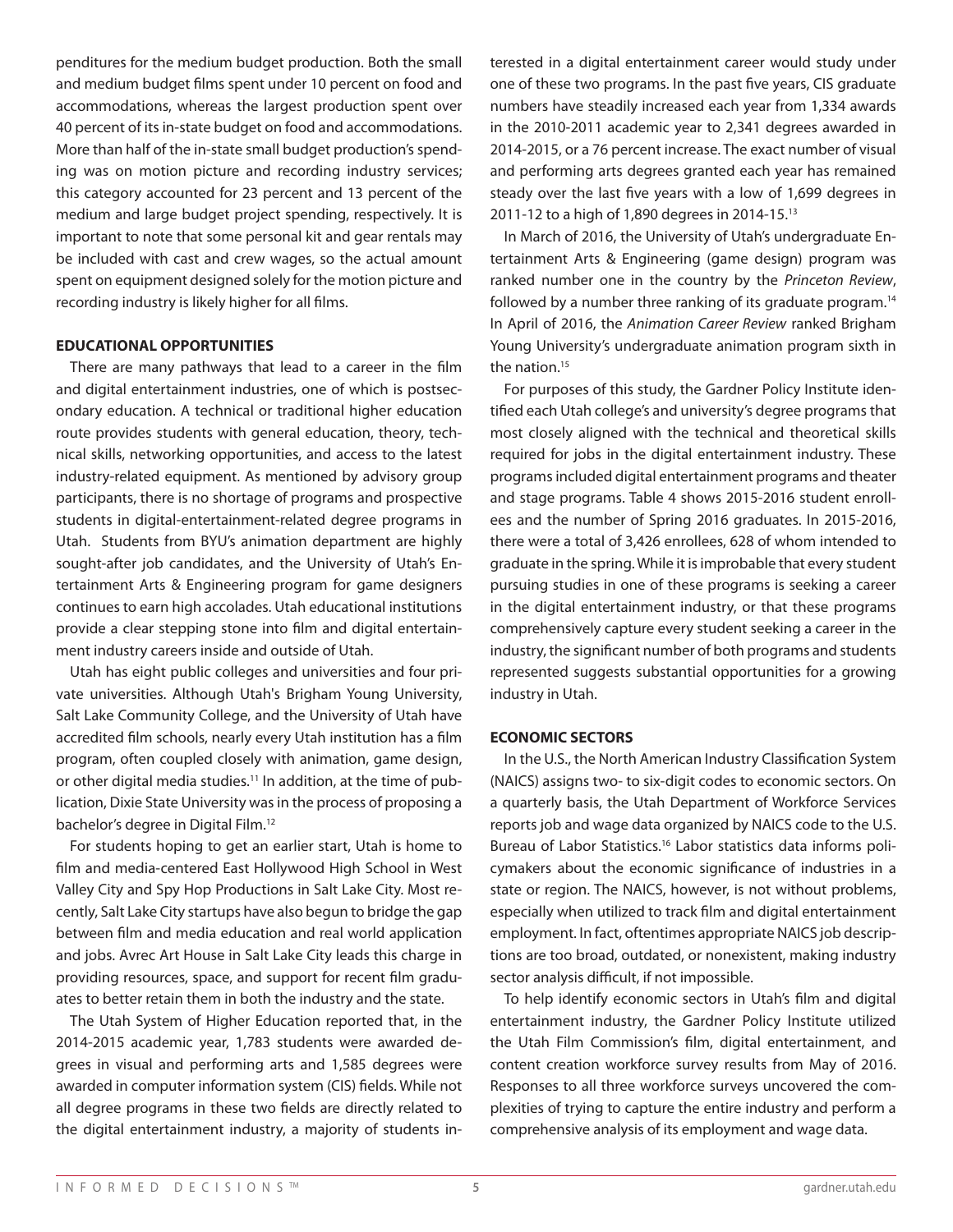# **Table 4: Digital Entertainment Degrees and Enrollment at Utah Higher Education Institutions**

| Institution                        | Degree                                                  | <b>Enrollees</b><br>(2015/2016) | <b>Number of Spring</b><br>2015 Graduates |
|------------------------------------|---------------------------------------------------------|---------------------------------|-------------------------------------------|
|                                    | Total Film and Theater and Digital Media Degrees        | 889                             | 139                                       |
| University of Utah                 | Film and Theater Degrees                                | 768                             | 113                                       |
|                                    | <b>Digital Entertainment Degrees</b>                    | 121                             | 26                                        |
|                                    | Total Film and Theater and Digital Media Degrees        | 170                             | 43                                        |
| Southern Utah University           | Film and Theater Degrees                                | 170                             | 43                                        |
|                                    | <b>Digital Entertainment Degrees</b>                    | $\mathbf 0$                     | $\mathbf 0$                               |
| <b>USU Eastern</b>                 | Total Film and Theater and Digital Media Degrees        | 0                               | 0                                         |
|                                    | Film and Theater Degrees                                | $\mathbf 0$                     | 0                                         |
|                                    | <b>Digital Entertainment Degrees</b>                    | $\mathbf 0$                     | $\mathbf 0$                               |
|                                    | Total Film and Theater and Digital Media Degrees        | 32                              | 36                                        |
| Utah College of Applied Technology | Film and Theater Degrees                                | $\mathbf{1}$                    | $\mathbf{0}$                              |
|                                    | <b>Digital Entertainment Degrees</b>                    | 31                              | 36                                        |
| <b>Utah State University</b>       | Total Film and Theater and Digital Media Degrees        | 64                              | 14                                        |
|                                    | Film and Theater Degrees                                | 52                              | 8                                         |
|                                    | <b>Digital Entertainment Degrees</b>                    | 12                              | 6                                         |
| <b>Utah Valley University</b>      | Total Film and Theater and Digital Media Degrees        | 976                             | 116                                       |
|                                    | Film and Theater Degrees                                | 322                             | 43                                        |
|                                    | <b>Digital Entertainment Degrees</b>                    | 654                             | 73                                        |
| <b>Weber State University</b>      | Total Film and Theater and Digital Media Degrees        | 229                             | 39                                        |
|                                    | Film and Theater Degrees                                | 158                             | 20                                        |
|                                    | <b>Digital Entertainment Degrees</b>                    | 71                              | 19                                        |
| <b>Dixie State University</b>      | Total Film and Theater and Digital Media Degrees        | 125                             | 13                                        |
|                                    | Film and Theater Degrees                                | 125                             | 13                                        |
|                                    | <b>Digital Entertainment Degrees</b>                    | $\mathbf 0$                     | $\mathbf{0}$                              |
| SLCC                               | Total Film and Theater and Digital Media Degrees        | 296                             | 28                                        |
|                                    | Film and Theater Degrees                                | 101                             | 10                                        |
|                                    | <b>Digital Entertainment Degrees</b>                    | 195                             | 18                                        |
| <b>BYU</b>                         | Total Film and Theater and Digital Media Degrees        | 561                             | 132                                       |
|                                    | <b>Film and Theater Degrees</b>                         | 181                             | 47                                        |
|                                    | <b>Digital Entertainment Degrees</b>                    | 380                             | 85                                        |
| Westminster                        | Total Film and Theater and Digital Media Degrees        | 54                              | $\overline{7}$                            |
|                                    | Film and Theater Degrees                                | 54                              | $\overline{7}$                            |
|                                    | <b>Digital Entertainment Degrees</b>                    | 0                               | $\mathbf 0$                               |
| <b>Broadview University</b>        | Total Film and Theater and Digital Media Degrees        | 25                              | 25                                        |
|                                    | Film and Theater Degrees                                | 15                              | 15                                        |
|                                    | <b>Digital Entertainment Degrees</b>                    | 10 <sup>°</sup>                 | 10                                        |
| <b>Neumont University</b>          | Total Film and Theater and Digital Media Degrees        | 5                               | 5                                         |
|                                    | Film and Theater Degrees                                | 0                               | 0                                         |
|                                    | <b>Digital Entertainment Degrees</b>                    | 5                               | 5                                         |
| The Art Institute of SLC           | Total Film and Theater and Digital Media Degrees        | <b>NA</b>                       | 31                                        |
| (Being phased out in next 3 years) | Film and Theater Degrees                                | <b>NA</b>                       | 8                                         |
|                                    | <b>Digital Entertainment Degrees</b>                    | NA                              | 23                                        |
|                                    | <b>Total Film and Theater and Digital Media Degrees</b> | 3,426                           | 628                                       |
| <b>Statewide Total</b>             | <b>Film and Theater Degrees</b>                         | 1,947                           | 327                                       |
|                                    | <b>Digital Entertainment Degrees</b>                    | 1,479                           | 301                                       |

NA = No Longer Accepting Enrollments

For instances where <10 students/graduates were reported, the number is estimated to be five. Source: Kem C. Gardner Policy Institute Primary Data Collection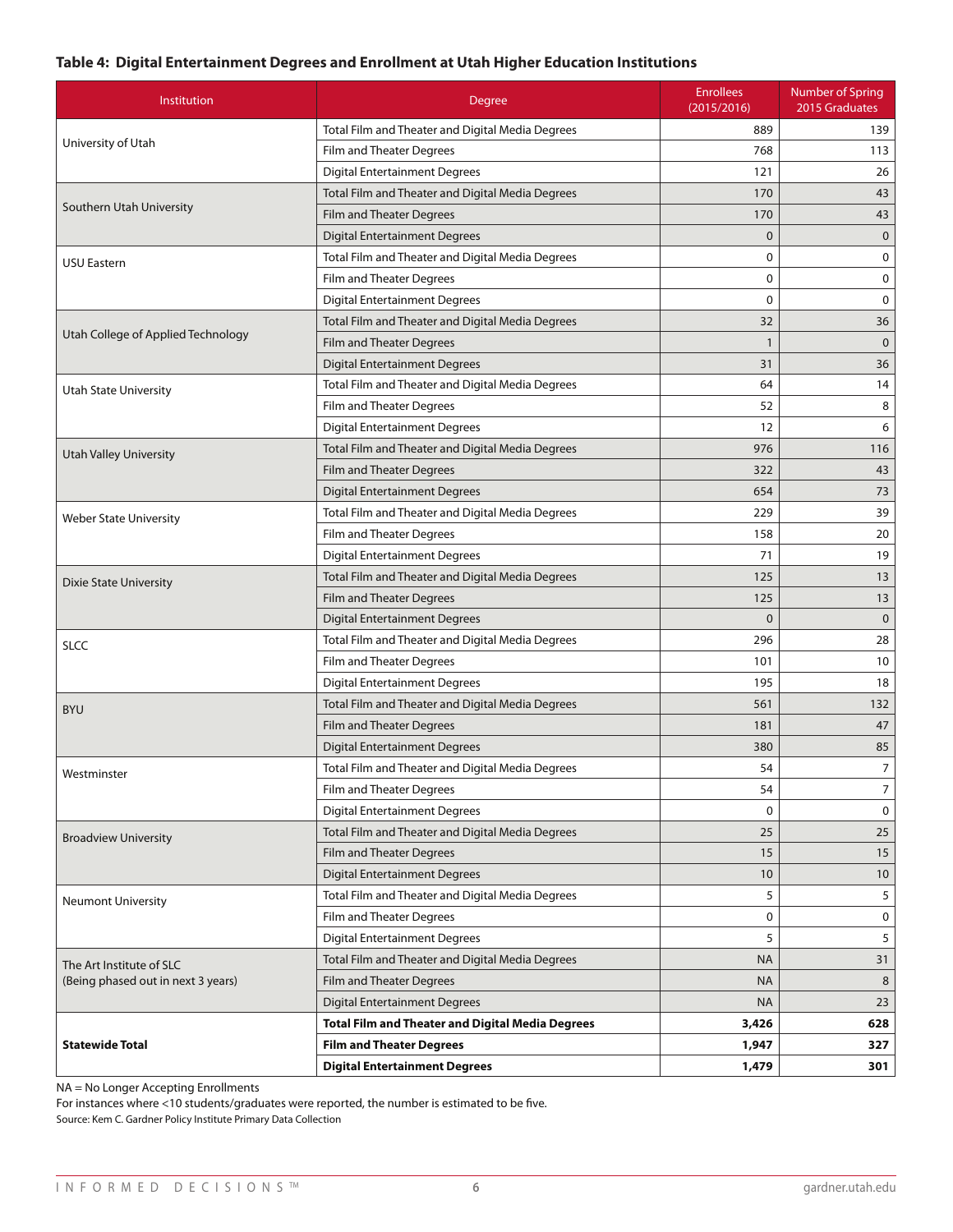#### **Film Production and Postproduction**

Utah's film industry is typically defined by NAICS supersector 5121, which includes Motion Picture and Video Production (51211), Distribution (51212), Exhibition (51213), and Postproduction & Other Motion Picture Industries (51219). However, based on study findings, defining Utah's film industry using this set of NAICS codes presents problems. For instance, film workforce surveys asked participants, "Which one of the following industry sectors best describes the nature of your film industry-related employment?" Respondents could either select from a populated drop-down list of 11 NAICS codes or select "Other" and list their response. While less than half of film workforce survey respondents (45 percent) selected a film industry-related NAICS drop-down option, 33 percent of respondents selected a non-film-industry-related NAICS option, and 22 percent simply selected "Other" (Table 5). Upon further analysis, the majority of respondents who selected "Other" described a variety of film-related jobs that they performed in the past year (Table 6).

In addition, 22 percent of all film workforce survey respondents described themselves as "1099 Employees"—otherwise known as "independent contractors" or "freelancers." Although 1099 employees are required to select a NAICS industry on their official self-employment paperwork, there is no guarantee that

# **Table 5: Utah Film Commission Film Workforce Survey – NAICS Sectors**

| Utah Film Commission Film<br><b>Workforce Survey - NAICS Sectors</b>    | #             | $\%$    |
|-------------------------------------------------------------------------|---------------|---------|
| Motion Picture and Video Production (51211)                             | 147           | 38.5%   |
| Other**                                                                 | 82            | 21.5%   |
| Artist, Writer, Performer, Actor, Set Designer,<br>Art Director (71151) | 74            | 19.4%   |
| Motion Picture Postproduction (512191)                                  | 24            | 6.3%    |
| <b>Advertising Related Services (5418)</b>                              | 12            | 3.1%    |
| Construction (236)                                                      | 9             | 2.4%    |
| Formal Wear & Costuming (53222)                                         | 9             | 2.4%    |
| Personal Care, Hair, Makeup (812199)                                    | 7             | 1.8%    |
| Sound Recording (51224)                                                 | 6             | 1.6%    |
| Accounting, Tax Preparation, Bookkeeping,<br>and Payroll (5412)         | 5             | 1.3%    |
| Special Food Services/Catering (7223)                                   | 3             | 0.8%    |
| Agents for Artists, Athletes, Entertainers,<br>& Other (71141)          | $\mathcal{P}$ | 0.5%    |
| Motion Picture Distribution (51212)                                     | 1             | 0.3%    |
| Office Machinery & Equipment Rental &<br>Leasing (53242)                | 1             | $0.3\%$ |

Source: Kem C. Gardner Policy Institute analysis of Utah Film Commission data.

# **Table 6: Utah Film Commission Film Workforce Survey – Unidentified NAICS Sector**

| <b>Utah Film Commission Film Workforce Survey</b><br>- Unidentified NAICS Sectors | #              | $\frac{0}{0}$ |
|-----------------------------------------------------------------------------------|----------------|---------------|
| Producer/Production Assistant/Line Producer                                       | 33             | 21.3%         |
| Actor/Extra                                                                       | 27             | 17.4%         |
| Director/Assistant Director                                                       | 13             | 8.4%          |
| Art Director/Production Designer/<br>Set Designer                                 | 11             | 7.1%          |
| Transportation/Driver                                                             | 10             | 6.5%          |
| Location/Scout                                                                    | 9              | 5.8%          |
| Grip/Gaffer/Electrician                                                           | 9              | 5.8%          |
| Editor                                                                            | 6              | 3.9%          |
| Wardrobe/Costuming                                                                | 6              | 3.9%          |
| DP (Director of Photography)                                                      | 4              | 2.6%          |
| Writer                                                                            | 4              | 2.6%          |
| Photography (Photo Editor,<br>Photojournalist, etc.)                              | 4              | 2.6%          |
| <b>Postproduction/Special Effects</b>                                             | 4              | 2.6%          |
| Food Services/Catering                                                            | 3              | 1.9%          |
| Animal Trainer/Wrangler                                                           | $\mathfrak{p}$ | 1.3%          |
| Construction                                                                      | 1              | 0.6%          |
| Buyer                                                                             | $\mathbf{1}$   | 0.6%          |
| Nonfiction                                                                        | 1              | 0.6%          |
| Video Assist/DIT                                                                  | 1              | 0.6%          |
| Composer                                                                          | $\mathbf{1}$   | 0.6%          |
| Distribution                                                                      | 1              | 0.6%          |
| Personal Care (Hair, Makeup)                                                      | 1              | 0.6%          |
| Rental/Management                                                                 | 1              | 0.6%          |
| Props                                                                             | 1              | 0.6%          |
| Casting                                                                           | 1              | 0.6%          |

Source: Kem C. Gardner Policy Institute analysis of Utah Film Commission data.

they will select a film industry-related NAICS code, especially considering that a majority of freelancers often perform several different jobs—with completely different NAICS codes throughout the year.

Even though using NAICS sectors to estimate direct jobs and wages does not paint a complete picture of Utah's film industry, looking at direct job, wage, and establishment data for Motion Picture Production (NAICS 51211), Distribution (51212), Exhibition (51213), and Postproduction (51219) helps assess general industry trends.

According to U.S. Bureau of Labor Statistics data, from 2011 to 2015, Utah's film industry added around 800 average annual jobs—a 23 percent increase (see Figure 4). When adjusted for inflation, annual average wages increased at more than twice that rate (48 percent), while there was a 39 percent increase in the number of Utah film industry establishments (or businesses) from 2011 to 2015 (see Figure 5 and Figure 6).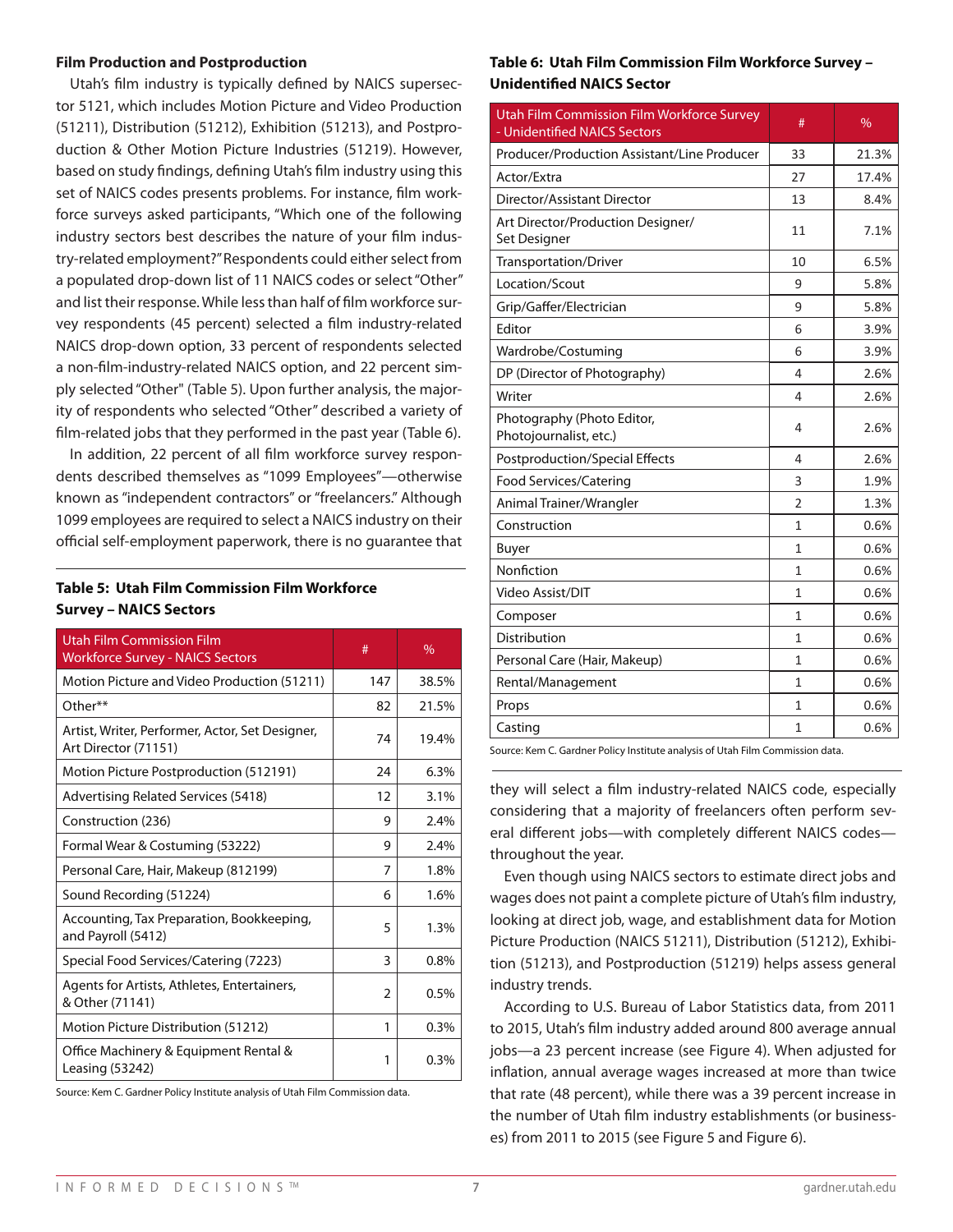#### **Digital Entertainment and Content Creation**

Digital entertainment and content creation workforce survey responses highlighted additional challenges with identifying appropriate economic industry sectors. Table 7 shows the breakdown of digital entertainment workforce survey respondents' self-selected economic industry sectors. Of the 53 digital entertainment survey respondents, 32 (60 percent) described their industry as "Computer Programming and Software Development."17 When looking at Utah's "Computer Programming" (54151) or "Software Development" (51121) industry sectors, there is no way to distinguish employees that program or develop software specifically for entertainment from those who program or develop software for commercial, educational, public sector, or other non-entertainment purposes. In addition, six respondents (11 percent) did not choose from the populated dropdown list of NAICS sectors, but rather described their industry in their own words. The fact that not one of these self-described industry descriptions corresponded directly to a NAICS code illustrated the shortfalls of utilizing the NAICS to accurately track digital entertainment jobs and wages. In addition, one out of 10 respondents noted that they worked as a freelancer, making them more difficult to track using employment data.

# **Table 7: Utah Film Commission Digital Entertainment Workforce Survey—NAICS Sectors and Unidentified NAICS Sectors**

| $\%$  |
|-------|
| 60.4% |
| 15.1% |
| 11.3% |
| 7.5%  |
| 3.8%  |
| 1.9%  |
|       |

ardner Policy Institute analysis of Utah Film Commission data.

It was equally challenging trying to identify Utah employees who worked in the new and quickly evolving area of social media content creation. First, a significant number of content creator survey respondents indicated that they worked in jobs outside of digital entertainment while producing their social media content on the side. Second, a majority of respondents (60 percent) indicated that they either worked for established businesses or owned their own business separate from their

#### **Figure 4: Utah Film Industry Average Annual Employment\***



Source: U.S. Bureau of Labor Statistics

# \$92,716 \$94,144 **Figure 5: Utah Film Industry Average Annual Wages (Thousands of 2015 Dollars)**

2011 2012 2013 2014 2015



370

Note: 2015 BLS data is preliminary

Source: U.S. Bureau of Labor Statistics



# 287 **Establishments\*** <sup>303</sup> <sup>317</sup> **Figure 6: Utah Film Industry Average Annual**

\*Includes NAICS 51211, 51212, 51213, and 51219 Note: 2015 BLS data is preliminary Source: U.S. Bureau of Labor Statistics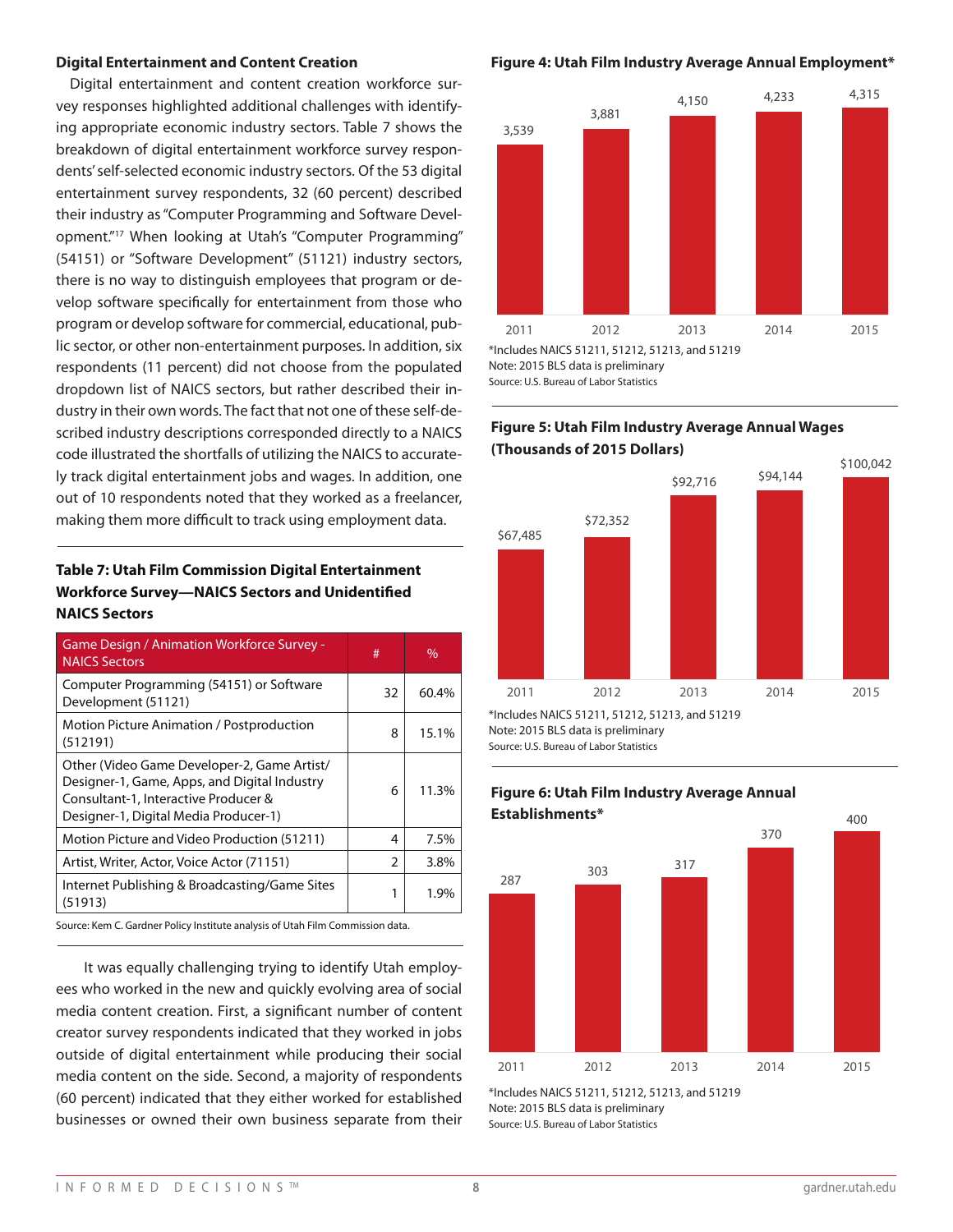content creation endeavors. Third, content creators suggested they either had a broad range of skills, or simply specialized in one particular area. Content genres reported by respondents included action, sports, dance, entertainment/comedy, narrative, music, science/discovery, DIY/tutorials, special effects, and vlogging. Like digital entertainment survey respondents, content creation workforce survey respondents described their unique industry sector in a variety of ways (see Table 8).

# **Table 8: Utah Film Commission Content Creation Workforce Survey—NAICS Sectors**

| <b>Content Creation Workforce Survey -</b><br><b>NAICS Sectors</b> | # | $\%$  |
|--------------------------------------------------------------------|---|-------|
| Independent Artists, Writers, Performers (71151)                   | 6 | 30.0% |
| Motion Picture Production (51211)                                  | 5 | 25.0% |
| Advertising Related (5418)                                         | 3 | 15.0% |
| Internet Publishing & Broadcasting (51913)                         | 2 | 10.0% |
| Postproduction (512191)                                            | 2 | 10.0% |
| Fitness (81299)                                                    |   | 5.0%  |
| Music/Sound Production (51224)                                     |   | 5.0%  |

Source: Kem C. Gardner Policy Institute analysis of Utah Film Commission data.

#### **FILM LOCATION ACTIVITY**

Utah is known for its great geographical diversity, from 11,000 foot peaks in the north, Great Basin salt flats in the west, and a variety of unique geological assets in the south and east. As a result, many film, digital entertainment, and digital media (commercials, advertising) producers choose Utah as the backdrop for their content. While local authorities and private entities permit filming activities, comprehensive film permit data is most readily available from state and federal permitting agencies. Data in Figure 7 represents the locations and concentrations of commercial filming activities in the state of Utah.<sup>18</sup>

Not surprisingly, the populated and easily accessible locations of the Wasatch Front, as well as the famous red rock backdrops of Moab and southern Utah, had the highest film permit issuance. Relatively larger film permit issuance along the Wasatch Front reflects the benefits of access to both urban infrastructure and undeveloped land (national forests to the east and salt flats/basin and range desert to the west). The popularity of filming on location in Moab and southeastern Utah is most likely due to southern Utah's unique and iconic geological assets and its friendly film culture. The popularity of rural filming activity in Utah is unique to the southern counties of the state. For instance, northern rural counties, with an equal or greater amount of public land, experienced significantly less filming activity than Grand, Kane, San Juan, and Washington counties in 2015 and years prior.

#### **FILM AND DIGITIAL ENTERTAINMENT TODAY**

A recurring and resounding theme that surfaced in this study was that the film and digital entertainment industry has significantly changed, even from five to ten years ago, and continues to evolve at a rapid pace as technology advances and audience preferences diversify. Participants described several global industry changes, as follows:

*1099 Employment.* Due to a combination of technological advances and cost-saving measures employed by traditional entertainment studios (in a rapidly changing and ever fickle industry), there has been a gradual, global shift from traditional "brick and mortar" W-2 employment to 1099 freelance employment in the film and digital entertainment industry. Advances in technology allow more employees to work from home offices or home studios, while businesses save money by decreasing overhead and employee benefit costs.

*Accessibility of Technology.* Technological advances make



The film permitting agencies included are from the U.S. National Park Service (excluding Bryce Canyon National Park, Rainbow Bridges National Monument, and all National Recreation Areas and Historic Sites/Trails), U.S. Forest Service, The Bureau of Land Management, Utah DNR - State Parks, Utah Division of Forestry, Fire & State Lands, State of Utah School and Institutional Trust Lands Administration, and the Utah Department of **Transportation**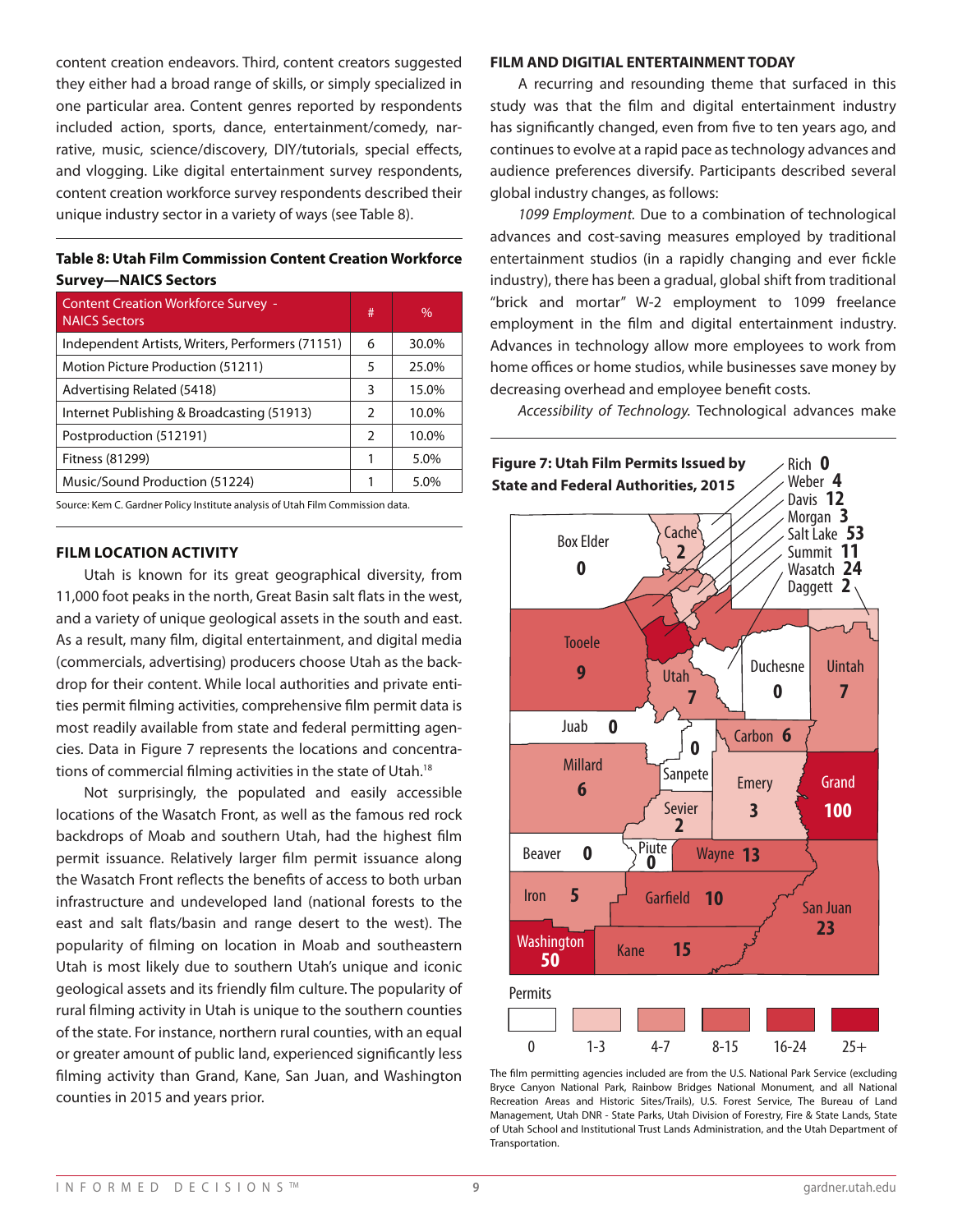film and digital entertainment equipment more affordable and filmmaking more accessible to everyone. While having access to better equipment at a lower cost is generally positive, the result is an entertainment market flooded with low-budget, independent films. The oversupply of films can hinder successful marketing and distribution efforts, especially for low-budget and independent filmmakers.

*New Distribution Model.* The film and digital entertainment distribution model has drastically changed over the course of the past five to ten years. Whereas it was once common to hire a professional distribution company to handle film marketing and distribution, it is now more common for filmmakers to utilize Vimeo and other digital "do-it-yourself" marketing and distribution resources.

*Skills Crossover*. Historically, the art of film has required a distinct set of technical skills, from camera equipment operation to lighting and sound. The digital revolution has produced the need for a new set of technological skills, including computer animation, visual effects, digital sound mixing, 3D modeling, digital lighting, and virtual reality. Many of these new skill sets readily "cross-over" to a variety of digital media, including live action and animated films, game design, social media, education, and advertising. TV/Web Series. There has been a significant rise in the popularity of TV/web series produced by companies like Amazon, HBO, and Netflix. This trend marks a shift from traditional, Hollywood studio-produced TV shows to nontraditional, non-Hollywood, multi-season, digital series that are readily available via internet download.

#### **INDUSTRY EXPERT PERSPECTIVES**

#### **FILM PRODUCTION AND POSTPRODUCTION**

Between October 2015 and June 2016, the Gardner Policy Institute performed extensive data analysis, facilitated three film-specific technical advisory committee meetings with 27 experts in film and postproduction (selected by the Utah Film Commission), and conducted three one-on-one interviews with both in-state and out-of-state filmmakers to gauge the strengths and challenges facing the Utah film industry.<sup>19</sup>

#### **Strengths**

Technical advisory committee participants and interviewees had no trouble listing Utah's film industry's competitive advantages:

*Cost of Living*. Group participants repeatedly emphasized that Utah's relatively low cost of living was a huge advantage. Table 9 compares the cost of essential life commodities in the western region cities of Los Angeles (CA), Vancouver (BC), Austin (TX), Atlanta (GA), Albuquerque (NM), and Salt Lake City (UT). In comparison to the five selected cities, Salt Lake City had—as of May 2016—the lowest or second lowest average

cost of rent, utilities, groceries, dining out, movie tickets, theater tickets, and gym memberships. Known for its generous film tax incentive, Atlanta's cost of living was approximately 15 to 20 percent higher than Salt Lake City's. Likewise, Los Angeles's average prices were significantly higher than Salt Lake City's. Labor, film permits, transportation, and parking were also more expensive in Los Angeles than in Salt Lake City. As a right-towork state, Utah labor and film crew costs are much lower than in labor union states, such as California.<sup>20</sup> Thus, because more can be accomplished with the same amount of money in Utah than in states with more attractive film incentives, Utah's total production costs are perceived to offset its incentive. The low cost of film permits and salaries in Utah are especially advantageous to filmmakers, as are discounts from "film-friendly" Utah vendors (e.g. hotels and car rentals).

*Education*. Participants considered Utah's educational opportunities a competitive advantage. Not only do Utah educational establishments offer a variety of strong film and digital education programs for high school age students, but they also offer some of the top ranking higher education programs in the nation. Aside from recognized, cutting-edge high school and college programs, participants perceived Utah as having a strong pool of youth with ever-increasing digital entertainment interest, talent, and technological skills.

*Film Culture.* Hosting the annual Sundance Film Festival in Park City, Utah, was listed as an advantage because it draws national and international filmmakers and film audiences to Utah every year. Utah's film community was described as friendly and "proactive." One participant believed that the Salt Lake Film Society nurtures local filmmakers. Another participant felt Utah has a particularly strong documentary film culture, which is led by influential local "mogul" Geralyn Dreyfous.

*Film Incentive.* Although Utah's film incentive is not the largest in the nation, nor the smallest, the fact that Utah has a film incentive program was repeatedly listed as an advantage, particularly in regards to low-budget (under \$1 million) films. One local filmmaker, who has utilized Utah's film incentive in the past, said that Utah's film tax incentive process went smoothly when he used it; he had no complaints.

*Geography*. Every technical advisory group mentioned Utah's geography as an asset. Participants believed Utah's diverse geographic regions (i.e. mountains, forest, red rock, salt flats, and canyons) are a great advantage, especially the variety of landscapes within hours of Salt Lake City. There are also many small, historic, pioneer towns across Utah that might serve as unique backdrops or film settings.

*You can film in the mountains, you can be at the [Park City] Film Studio, you can be in the desert, and you can go out west from Salt Lake and be on the salt flats. [Utah filmmaker]*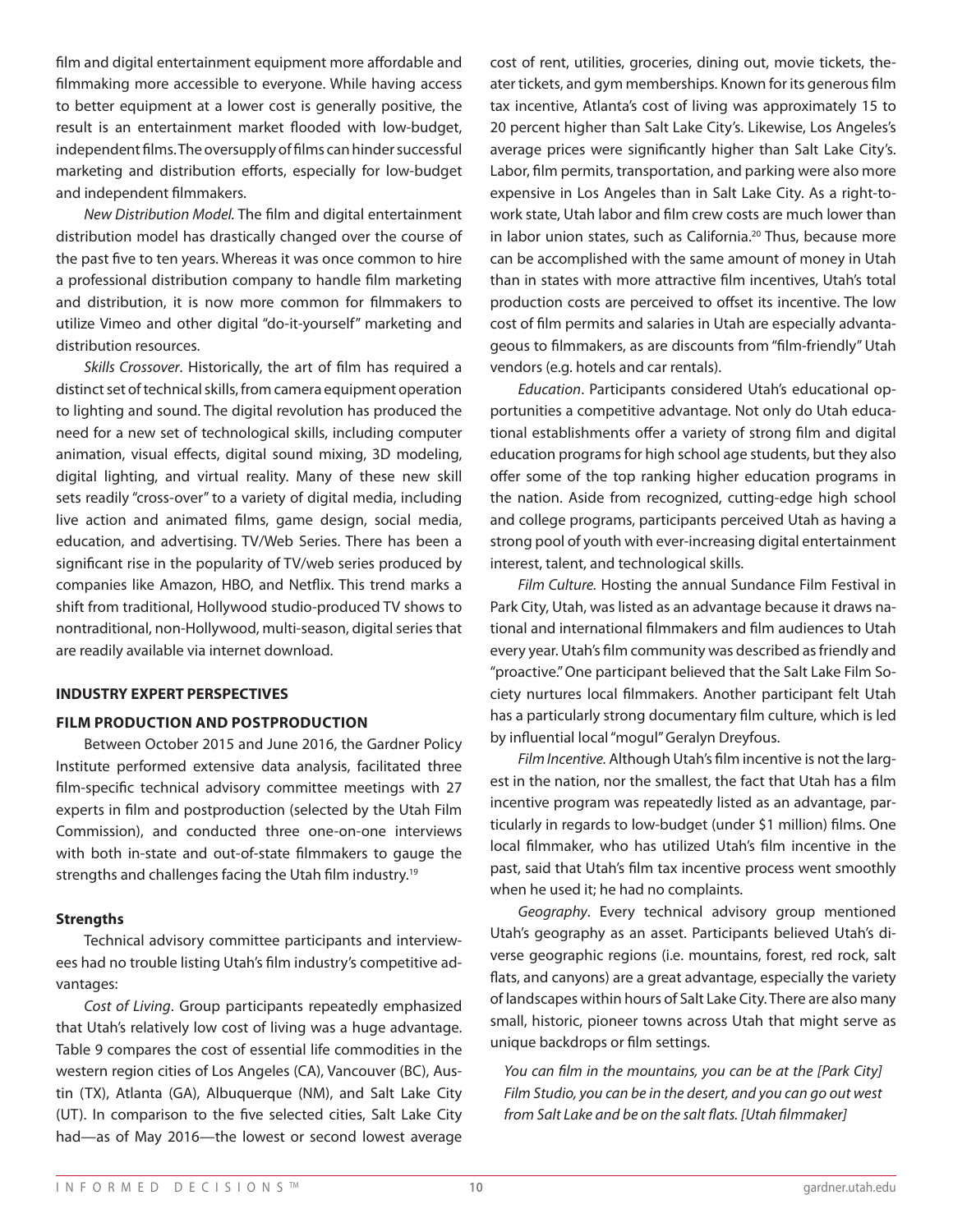|                                  | L.A.    | Vancouver, BC | <b>Austin</b> | Atlanta | Albuquerque | Salt Lake |
|----------------------------------|---------|---------------|---------------|---------|-------------|-----------|
| Rent (High) 900 sq feet          | \$2,441 | \$1,898       | \$1,931       | \$1,558 | \$1,561     | \$1,389   |
| Rent (Low) 900 sq feet           | \$1,764 | \$1,473       | \$1,343       | \$1,193 | \$888       | \$1,028   |
| Utilies for two (1 month)        | \$165   | \$72          | \$184         | \$187   | \$195       | \$130     |
| Gasoline (Regular/10 gallons)    | \$29    | \$37          | \$21          | \$22    | \$21        | \$23      |
| Groceries                        | \$46    | \$50          | \$43          | \$44    | \$38        | \$43      |
| Dining Out (Lunch)               | \$14    | \$12          | \$14          | \$13    | \$10        | \$11      |
| Movie tickets (2)                | \$26    | \$21          | \$22          | \$22    | \$21        | \$18      |
| Theater tickets (2 - best seats) | \$182   | \$109         | \$121         | \$86    | \$118       | \$89      |
| Gym membership (1 month)         | \$47    | \$41          | \$59          | \$41    | \$42        | \$27      |

#### **Table 9: Cost of Living Profiles for Popular Film and Digital Entertainment Cities, May 2016**

Source: Expatistan: Cost of Living Index (see https://www.expatistan.com/cost-of-living/)

*Infrastructure.* Utah's new Park City Film Studio was mentioned in several meetings as an advantage for filming movies and series in Utah, especially considering it has, to paraphrase one committee member, "a UVS1 Smart Stage from Universal Studios…super computers and…technology that advances prevision and rendering and algorithms that have significant impact on lighting." The recent installation of Google Fiber in Salt Lake County and Utah County was also listed as a technological advantage if, for example, Utah leaders pursued developing and supporting virtual reality technology. Participants listed additional facilities like Salt Lake Community College's virtual reality classrooms and the Avrec Art House as existing physical spaces that could be utilized to generate film and digital entertainment projects. They also named a number of professional and qualified postproduction facilities in Utah, including BluFire Studios, Cosmic Pictures, and Metcom Studios. It was agreed that a sufficient amount of film equipment and gear is available along the Wasatch Front as well.

*Location.* Study participants frequently touted Utah's location and physical proximity to Los Angeles as a competitive advantage. Flights between Salt Lake City and Los Angeles are quick (under two hours), accessible, and relatively inexpensive, which saves on the cost of travel between the two cities. In addition, participants noted that the convenience of road travel between the two cities (along I-15) makes driving film equipment or crew a reasonable option as well. However, while convenience and cost are particularly true of travel between Los Angeles and Utah towns located along the I-15 corridor, this is not necessarily true of travel between Los Angeles and rural eastern Utah towns (e.g. Moab), which can be more time-consuming and costly to access.

*Quality of Life Assets*. An overwhelming number of participants praised Utah's high quality of life as something that could attract future films and productions. For instance, in 2014, the U.S. Census Bureau estimated Los Angeles's mean travel time to work to be 29.6 minutes and Salt Lake City's to be 19.6 minutes.21 A ten minute difference in average one-way commute time translates into approximately 100 extra hours of commuting each year for full time employees. Air quality is another quality of life consideration. Although Salt Lake City struggles with short-term particulate pollution during the winter months, the American Lung Association ranked Los Angeles as the number one most polluted U.S. city for ozone, the fifth most polluted city for year-round particulate matter, and the fifth most polluted city for short-term particulate matter (Salt Lake City ranked seventh in short-term particulate matter—the only area where Salt Lake ranked in the top ten).<sup>22</sup> Winter air pollution is specific to the cities along Utah's Wasatch Front and does not affect other popular Utah film cities like Moab, Park City, or St. George. Other reasons participants listed for choosing to live and work in Utah included Utah's family-friendly atmosphere, low work-related stress (compared to L.A.), nice people, and access to outdoor recreational opportunities. One local filmmaker summed it up as follows:

*Utah is a really easy place. There's no traffic. You're dealing with mostly good weather. So it's an advantage. You're not dealing with a lot of crowds and people who are going to make things difficult.* 

*Workforce*. Study participants agreed that Utah's film crews, described by one participant as "three good crews deep," are friendly, qualified, capable, and multi-talented. Another advantage mentioned was that Utah is a non-union, right-to-work state, which saves on salaries and, thus, total production costs. There was also a general consensus that Utah has a solid pool of talented writers, actors, and other

*I've heard from a lot of people that come film here that Utah crews are really, really well-received. Those that don't have the budget to fly in a whole LA crew are really pleasantly surprised. [Utah filmmaker]*

*You have great crew. The quality of crew here is fantastic. You actually have a good acting base, too. [Utah filmmaker]*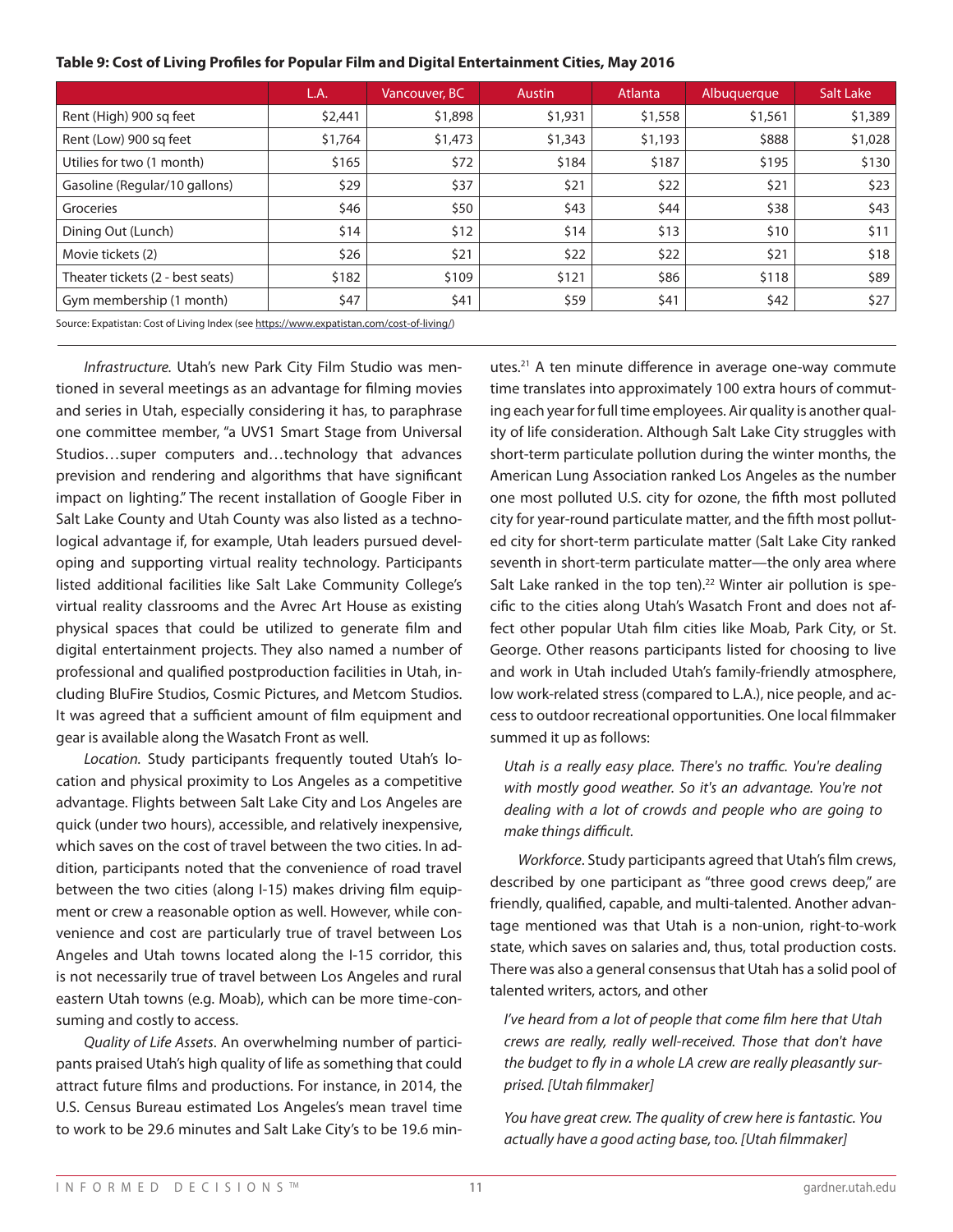#### **Challenges**

Study participants and interviewees noted several disadvantages of film and postproduction work in Utah, as well as current challenges:

*Content.* Group participants acknowledged that there seems to be a lack of original Utah-generated content. A few participants in the film and postproduction groups expressed that Utah-generated content is commonly produced for a Utah-specific audience (i.e. Mormon genre, family genre). Lively discussions ensued about the subjectivity of what makes a "quality" film versus what makes a "successful" film (noting that they can be two completely different things). Personal opinions aside, both groups agreed that sufficient creative talent exists in Utah. However, the perceived lack of original content was regarded as a barrier to growing both film and postproduction jobs in Utah. In fact, postproduction group participants felt that more locally-generated, original content would better support their sector by helping to alleviate the competition that currently exists between local studios. In other words, the postproduction community, which is currently perceived as "siloed," might form a stronger community and friendlier collaboration if jobs were not as scarce.

*Expanding Utah's Motion Picture Incentive Program (MPIP)*. Although Utah's MPIP seems to work well for feature-length films, participants agreed that Utah's current film incentive model is not a great fit for series or documentary films. The current MPIP is designed for one-time, relatively short-lived feature productions, whereas series productions can be ongoing for months or years. Likewise, documentaries can take years to produce, which also makes upfront film budgeting a challenge (and film budgets must be submitted to qualify for the MPIP). The postproduction group also wanted to see an incentive specifically created to support Utah's postproduction industry due to current national and global incentive competition. For instance, New Mexico offers a "Stand-Alone Post Production" incentive, which offers a 25 percent refundable tax credit to qualifying postproduction work conducted in-state, regardless of whether or not the film was made in New Mexico.<sup>23</sup>

*Film Permits.* A couple of filmmakers noted that applying for film permits can be a "nightmare" depending on the location. One local filmmaker commented that Park City is not a "friendly" place to film due to the relatively high cost of film permits and the "NIMBY" (Not in My Back Yard) attitude of local residents.

*Financing.* Time and time again, meeting participants brought up the lack of financing options, particularly for filmmakers interested in producing low-budget or independent films. The groups acknowledged that investing in a film is a risky business; it is different than investing in real estate or venture

capital, and is not fully understood by Utah investment agencies and banks. One filmmaker commented that financially supporting a documentary or independent film is a "passion" and is not about making a return on investment. However, filmmakers agreed that up-front capital is crucial to initiate any film production. One participant noted that investors can get territorial and may try to make creative decisions when their money is involved in a project, which can hamper the process. Another participant talked about starting a film funding cooperative. There was even a discussion about the possibility of temporarily hiring a professional from the Los Angeles entertainment industry to educate Utah banks and investors about film investment.

*Organization and Collaboration.* The film and postproduction groups felt that industry-specific community and organization is lacking because there is a general resistance among peers to share information. The postproduction group, in particular, felt there were not enough resources to promote industry-wide organization and a general lack of knowledge about fellow Utahns engaged similar work. To address this issue, one participant suggested the creation of a "master list" that contained qualified postproduction company and freelancer contact information, and which could be shared among the industry workforce.

*Perception.* Committee members believed that Los Angeles filmmakers perceive Utah film crews as deficient in number and/or ability, or Utah's postproduction professionals lack the technological infrastructure or skill set necessary to work on their films. They believed this "misperception" prevents out-of-state producers from utilizing Utah's workforce. Some participants expressed that Utah is "out of the L.A. loop" and questioned the possibility of the Film Commission hiring a professional film representative who could act as a liaison between the Sal Lake City and L.A. film communities.

*Workforce.* Participants brought up several issues related to Utah's film and postproduction workforce, notably the perception that Utah's film and postproduction industries are unstable, if not contracting. Participants commented about the film industry's aging workforce and the lack of available crew in the "skilled crafts" (e.g. grip, gaffer, etc.).<sup>24</sup> Postproduction industry experts raised similar concerns about entry-level employees lacking real-world skills. It was agreed among postproduction and visual effects participants that spending a few years working in Los Angeles to learn the trade before moving back to Utah for either freelance or smaller studio employment was not only beneficial, but usually necessary. Finally, the lack of health insurance and benefits was another disadvantage mentioned in regard to working freelance in film and postproduction today.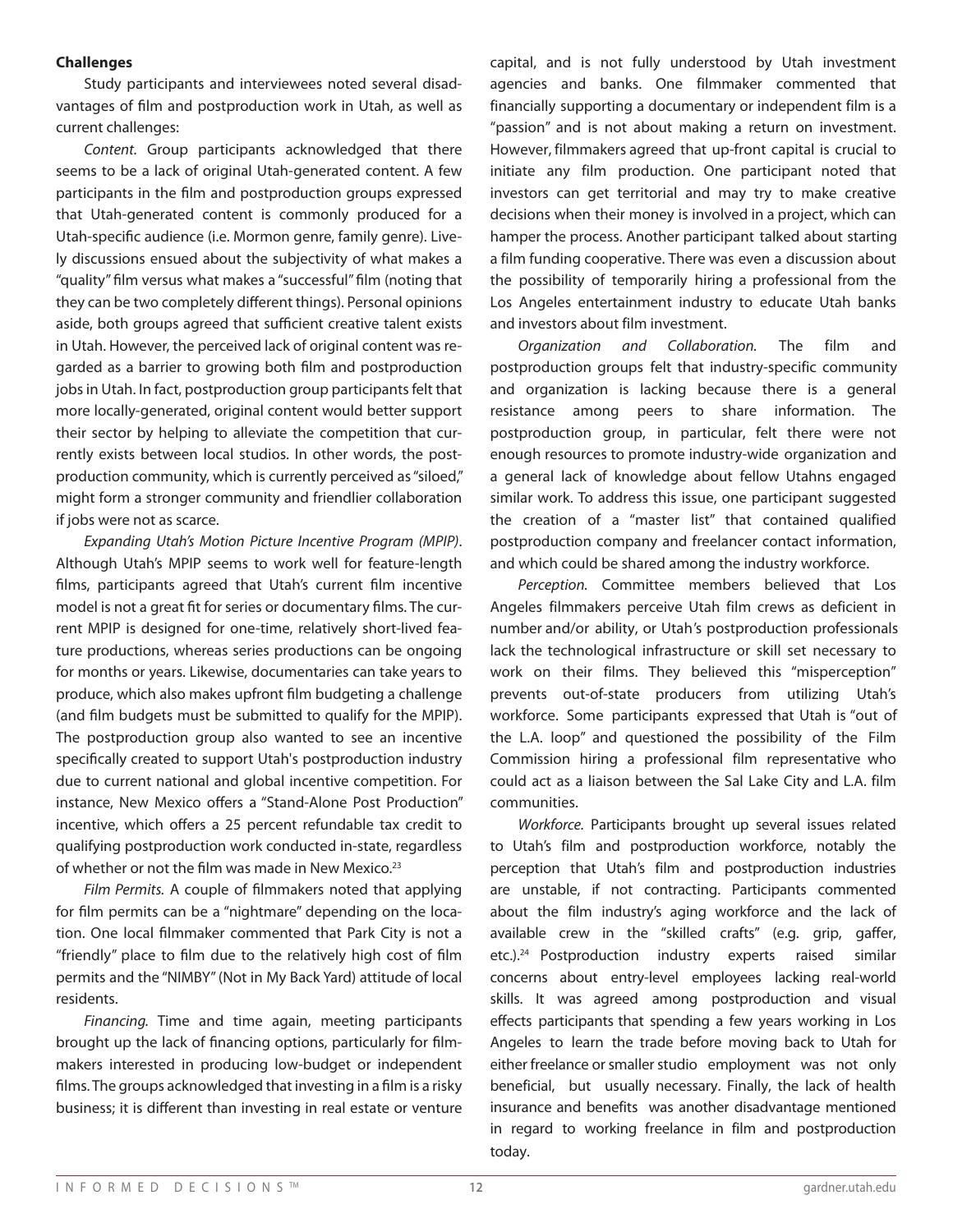#### **MOAB FILM INDUSTRY**

In addition to the technical advisory groups held along the Wasatch Front, the Gardner Policy Institute convened a group of Moab film industry experts to discuss rural film industry-related issues. The Moab to Monument Valley Film Commission (located in Moab) identified focus group participants based on their film-related expertise, which included lighting design, cinematography, wardrobe, film production, production assisting, film editing, and film permitting. Please note that Moab was chosen because of its long and diverse film history and not because it is necessarily representative of rural Utah.

#### **Historical Context**

Established in 1949, the Moab to Monument Valley Film Commission is the longest running film commission in the world. Popular features filmed in the Moab area include *Thelma & Louise* (1990), *City Slickers II* (1993), *Mission Impossible II* (1999), *127 Hours* (2010), and *The Lone Ranger* (2013). Several series' episodes and commercials have also been filmed in Moab over the years.

Focus group participants said that Moab's film industry was "rocking" in the 1990s and could support full-time gaffers and film crews, but they felt like the local industry had "run its course" by the late 1990s, and admitted that even though it is still "steady" and "plugging along," full-time film positions no longer exist in the Moab area. When Moab's film industry "evaporated" in the late 1990s, so did its film-related equipment, meaning Moab no longer had locally-available film services (grip, lighting, generators). The general consensus of focus group participants was that Moab's film industry has significantly changed due to digital media. For instance, participants commented that a company can use Moab scenery "plates" (i.e. stock footage) from 20 years ago to create new ads, essentially eliminating the need to visit Moab to film the red rocks. Moab locals believed —and hoped—there would be a renewed interest in red rocks once JJ Abrams' HBO series *Westworld* (filmed partially in Moab) was released in October of 2016.

#### **Strengths**

Similar to the Wasatch Front film advisory committees, the Moab technical advisory committee listed their strengths as talented local film crews, lower labor costs, access to film industry moguls like Geralyn Dreyfous, unique and diverse geography, "cachet of Moab," and less expensive film permitting. Additional strengths included:

*Environmental Impacts.* One group member commented that film production not only generates economic benefits, but also creates fewer environmental impacts than tourism because filmmakers are required to "leave no trace" upon production completion.

*Extreme Sports*. Due to Moab's unique landscape and the growing popularity of extreme sports (aka "action sports" or "adventurous sports"), participants said there is a market for films showcasing extreme athletes. Extreme sports popular in and around the Moab area include BASE jumping, mountain biking, rock climbing, skydiving, and white water rafting. In March of 2016, Moab hosted the renowned Banff Mountain Film Festival, which showcased outdoor action sports films.<sup>25</sup>

#### **Challenges**

The Moab group discussed global changes in digital media, the general instability of the industry in Moab ("Working in the Moab film industry is a total crapshoot"), and the lack of collaboration and networking among film industry workers ("There is so little work that people stay in their own holes"). One participant noted that advances in digital technology have made it possible to showcase Moab's redrock geology without the need to physically film in Moab (i.e. green screen, computer generation, etc.). Group participants complained that often outside productions will bring their own crews with them, creating another roadblock to keeping Moab's film workforce busy. They also believed that films and jobs are lost to New Mexico because of New Mexico's more attractive film incentives. 26

*Aging Industry.* Similar to film industry groups along the Wasatch Front, Moab group participants described the film industry as an aging industry. As one participant commented, "If you are looking around the table, it is an aging table." Another participant wanted to see film and digital entertainment educational opportunities offered in Moab in order to train a new generation in the digital arts: "We need to develop young people because the film business is changing dramatically."

*Film Studio.* Moab does not have an indoor film studio with a soundstage or green screen. Although participants did not believe an indoor studio was essential, they felt it would definitely add benefit.

*Lack of Local Support*. Group members believed that Moab's film industry lacked support from conservative local government officials because the film industry is perceived as liberal.

*Small Town Challenges*. Although Moab's surrounding landscape is attractive to filmmakers, its small town aspects and geographical remoteness create obstacles, extra costs, and inconveniences. For instance, Moab's airport's runway is not long enough to support commercial airline flights, making access to Moab more difficult and costly. In addition, Moab does not have big box retailers like Costco (the closest Costco is two hours away in Grand Junction, Colorado), film regulations can be strict around the parks (e.g. drone filming), and Moab's hotels, which cater to its tourism economy, are not as "friendly" or willing to offer discounts to film production crews.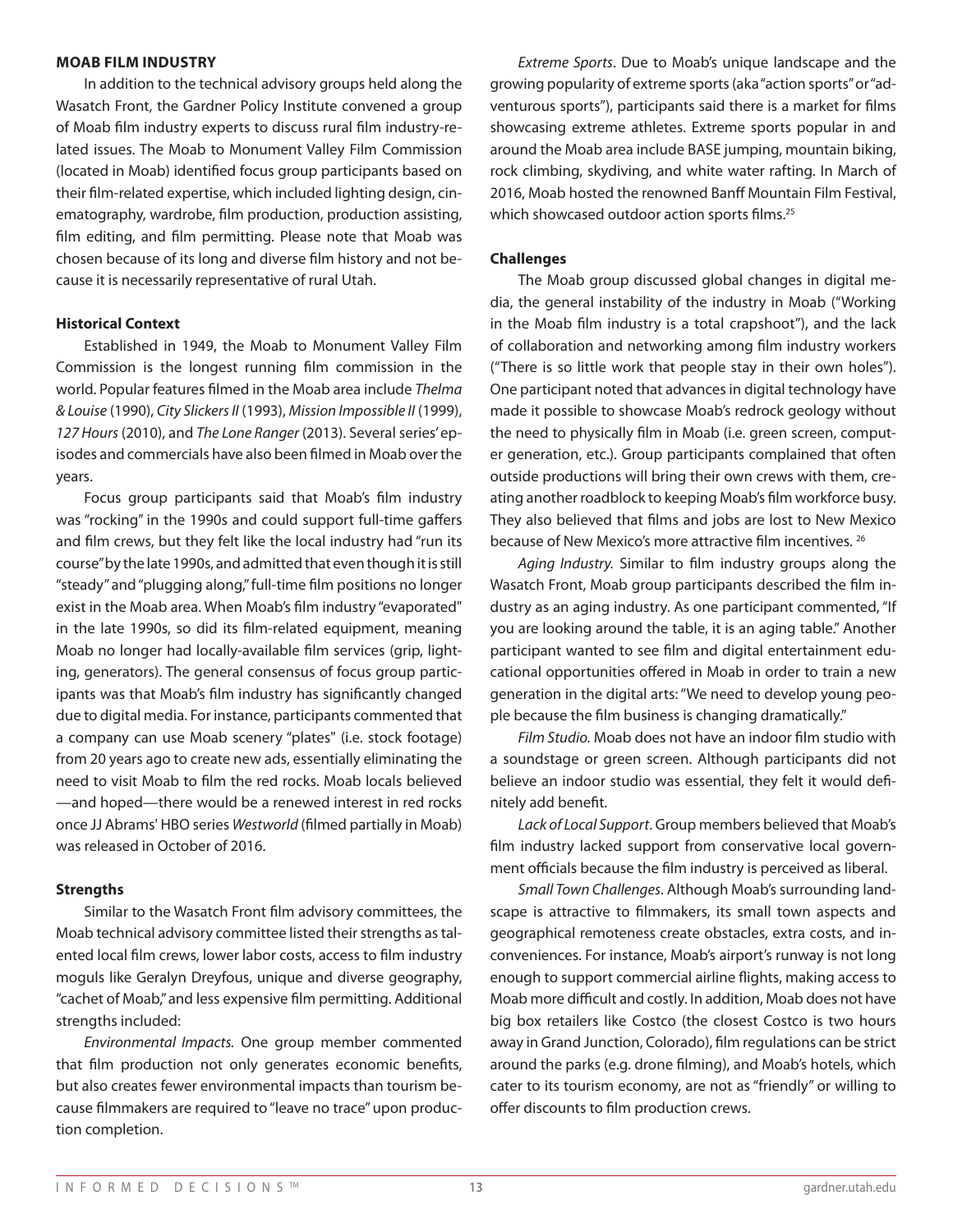*Website Issues*. There was a lengthy discussion about the Moab to Monument Film Commission website. The website was described by participants as outdated, confusing, and in need of redesigning as a stand-alone site. Group members also discussed the Utah Film Commission's website and described desirable updates that might benefit Moab's film industry (see "Opportunities," below).

#### **Opportunities**

In general, group participants felt the Moab film industry must reinvent itself, band together, and seek local and state support. The Moab to Monument Film Commission also needs to work on referrals because, as one participant noted, "referrals are the main ways of getting films done here." Other ideas included creating a Moab film festival (described as a "mini-Sundance") or building a soundstage/full production house similar to the Park City Film Studio. Moving forward, participants wanted to see strengthened connections and enhanced collaboration between the Moab to Monument Valley Film Commission and the Utah Film Commission ("I think there has to be more connectedness with what's going on in Salt Lake City"). One participant even suggested the creation of a local Moab film incentive, which would be supplemental to the state's MPIP.27 One participant wanted to see the Utah Film Commission restructure its website to remove inherent biases, such as listing film industry companies in alphabetical order, improving the website's search engine to allow for search by area/region, and adding a list of film-related specializations and experts by area/ region. In addition to revamping the Moab to Monument Valley Film Commission website, participants suggested linking it to the Utah Film Commission's website. The group also mentioned exploring film and digital entertainment educational and training programs in Moab.28

*I understand that because of the location [Moab] and the age of the film community, the emphasis has always been on production. But I don't necessarily think that's a good thing long term. I think we have to broaden how Utah thinks about film and works in film and part of that is education and what technological services go into film. [Moab film industry participant]* 

# **ANIMATION/VFX AND GAME DESIGN**

Due to the technological nature of animation/VFX (visual effects) and game design, the Gardner Policy Institute and the Utah Film Commission chose to group these areas of digital entertainment together for purposes of this study. With the Utah Film Commission's recommendations, Gardner Policy Institute staff convened and spoke with experts in all areas of animation/ VFX and game design. Additionally, the Utah Film Commission distributed digital entertainment workforce surveys to 105

Utahns currently working in these fields. Over the course of this study, the Gardner Policy Institute held two animation/VFX and game design meetings (one in Salt Lake City and one in Provo) with experts in diverse areas.

Group participants described animation/VFX and game design industries as "half art, half technology." One participant estimated that half of Utah game development companies are creatives while the other half are programmers. Similar to game design, animators/VFX specialists create art in a highly technological medium and there are many technical skill sets that crossover between the animation/VFX and game design fields. For instance, an animator might design characters for both a feature length film and a video game. In fact, one out of four digital entertainment workforce survey respondents (n=53) indicated that they worked on both animation/VFX and game development projects during the past year. Table 10 lists the variety of jobs Utah's digital entertainment industry workforce survey respondents performed over the past year.

# **Strengths**

Participants in the animation/VFX and game design groups echoed local advantages discussed in film and postproduction groups, such as:

*Cost of Living.* As one local animator/game designer commented when referring to Utah's relative low cost of living: "People don't want to go to Washington or L.A. where they can make more money because more money doesn't go as far as it does in Utah."

*Education and Talent*. Utah is home the University of Utah's highly ranked Entertainment Arts & Engineering program and Brigham Young University's well-respected animation program. In fact, graduates of BYU's animation program often land jobs with the biggest names in the industry, including Disney, Dreamworks, and Pixar. Utah Valley University also has a reputation for a strong digital media school with programs in animation, cinema, digital audio, and game design. Participants agreed that there is no lack of technical or artistic talent in Utah and several commented about the increasing technological skills of students entering Utah's colleges and universities. They believed there are now more high school course options, cutting-edge programs like Spy Hop Productions, open source/ free online development tools (e.g. Steam), and coding places for kids (e.g. Zaniac). Many viewed game design as attractive educational field to kids and teens because of its "fun factor," and noted that it teaches kids computer programming skills, which might be beneficial later in life. Participants also agreed that there is currently no lack of interest in animation and game design programs in Utah. A few commented that the game design industry, in particular, was definitely growing in Utah, "just not *super* fast."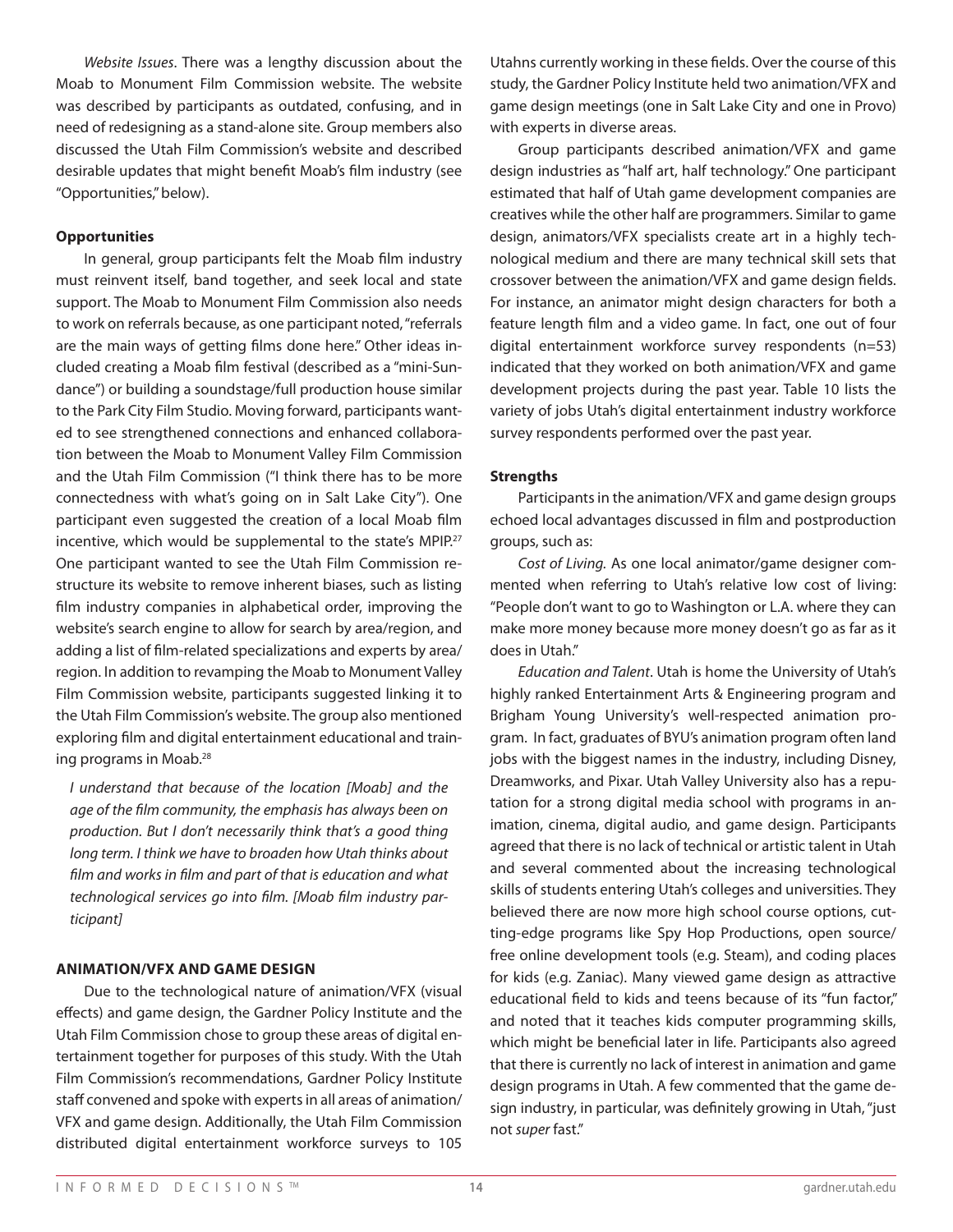# **Table 10: Self-Reported Jobs by Digital Entertainment Workforce Survey Respondents**

| <b>Animation/VFX Project Jobs</b> | <b>Game Design Project Jobs</b>     |
|-----------------------------------|-------------------------------------|
| 3D Modeling                       | 3D Modeling                         |
| Animation                         | Animation                           |
| Animation/VFX                     | Audio Design                        |
| Concept Art                       | Concept Art                         |
| Director                          | <b>FX</b>                           |
| <b>FX</b>                         | <b>Game Designer</b>                |
| Lighting/Compositing              | Game Producer                       |
| <b>Match Moving</b>               | Game Programmer                     |
| <b>Matte Painting</b>             | Level Designing                     |
| Producer                          | Live Support                        |
| Rigging                           | <b>Matte Painting</b>               |
| Shading/Texturing                 | <b>Music Composition</b>            |
| Storyboards                       | QA/Game Testing                     |
| <b>Tools Development</b>          | Rigging                             |
| <b>Voice Over</b>                 | Shading/Texturing                   |
| Writer                            | Storyboards                         |
|                                   | <b>Studio Management</b>            |
|                                   | <b>Tools Development</b>            |
|                                   | UI/UX                               |
|                                   | <b>VFX Producer of Environments</b> |

Source: Kem C. Gardner Policy Institute analysis of Utah Film Commission data.

*Location.* Group participants had only good things to say about living and working in Utah: "Salt Lake City is getting better and better. It's becoming a much more exciting city to live in than it used to be." [Local animator/game designer] "It feels like people in the industry are recognizing that you don't have to be in L.A." [Local animator/game designer]

Writer

#### **Challenges**

In general, animation/VFX and game design participants commented that there are currently more game design job opportunities in Utah than there are animation jobs.<sup>29</sup> However, Utah still does not have the "critical mass" of game design businesses needed to attract out-of-state companies or to maintain a sustainable industry. This is likely due to the instability of the industry as a whole (i.e. fickle customers) or the fact that it takes substantial resources to launch a new game design startup.

*Employment.* It is difficult to find Utah internships and jobs in animation and game design. One participant admitted, "I kind of assume that there's a lot more people trying to get jobs than the jobs that are available." In fact, most BYU animation graduates leave Utah for internships and employment in other states. As one animation professor noted, "Right now there's just a ton of opportunities, but almost none of that in Utah." Finally, it's impossible to track digital entertainment jobs—game design jobs in particular—due to limited sector information (NAICS) and the growing number of freelancers.

*Globalization*. Live action visual effects, animation films, and digital games are time-consuming and extremely expensive to create. Low labor costs and competitive incentives overseas attract many jobs where ten foreign employees can be hired for the cost of one American employee.<sup>30</sup> Technology also assists in the globalization of these jobs. As one participant pointed out, "You'd think it would be easier because we're only an hour from L.A., but in a way, we're an hour from L.A., and if you're going to do a video conference, you might as well do it from China."

*Incentives*. According to stakeholders, there is not an adequate game design incentive in Utah to compete nationally or globally. While Utah has a digital media company incentive, any digital media company that utilizes the incentive qualifies for the 20 percent tax credit only if the total amount requested does not exceed the company's new state revenue.<sup>31</sup> Because of the incentive's stringent criteria, no digital media company has applied for it since its inception in 2011.

*Lack of Collaboration*. In regards to the game design industry—and similar to perceptions expressed in the postproduction group—game design participants mentioned a lack of sharing information/collaboration, a lack of "connections," and that networking is "difficult."

#### **SOCIAL MEDIA CONTENT CREATION**

Social media content creation is a relatively new area of digital entertainment. Content creation includes anything conversational, educational, funny/clever, promotional, or thoughtful/inspirational that is available to view online. Creators are referred to as many things, including "content creators," "digital influencers," "social media influencers," or simply "influencers." Creators, as they will be referred to in this report, entered the digital entertainment marketplace with the launch of the You-Tube platform in 2005. Creators described that what once began as a "free and fun" platform that allowed anyone to upload their videos (YouTube) has turned into a business platform. According to one participant, the shift came around 2012 when creators began receiving sponsorships and placing brands in their videos as a way to generate income:

*Things that used to trend from 2005 to 2009 weren't all sponsored by Red Bull, Go Pro, and Coke. Things that trended from 2012 on… there's a formula, there's a company behind it, they're funded, they're not accidents.* 

Marketing agencies and Hollywood studios are well aware of the success and relatively high viewership of social media platforms. Not only are the number of social media viewers easier to track digitally (i.e. by the number of views, "likes," and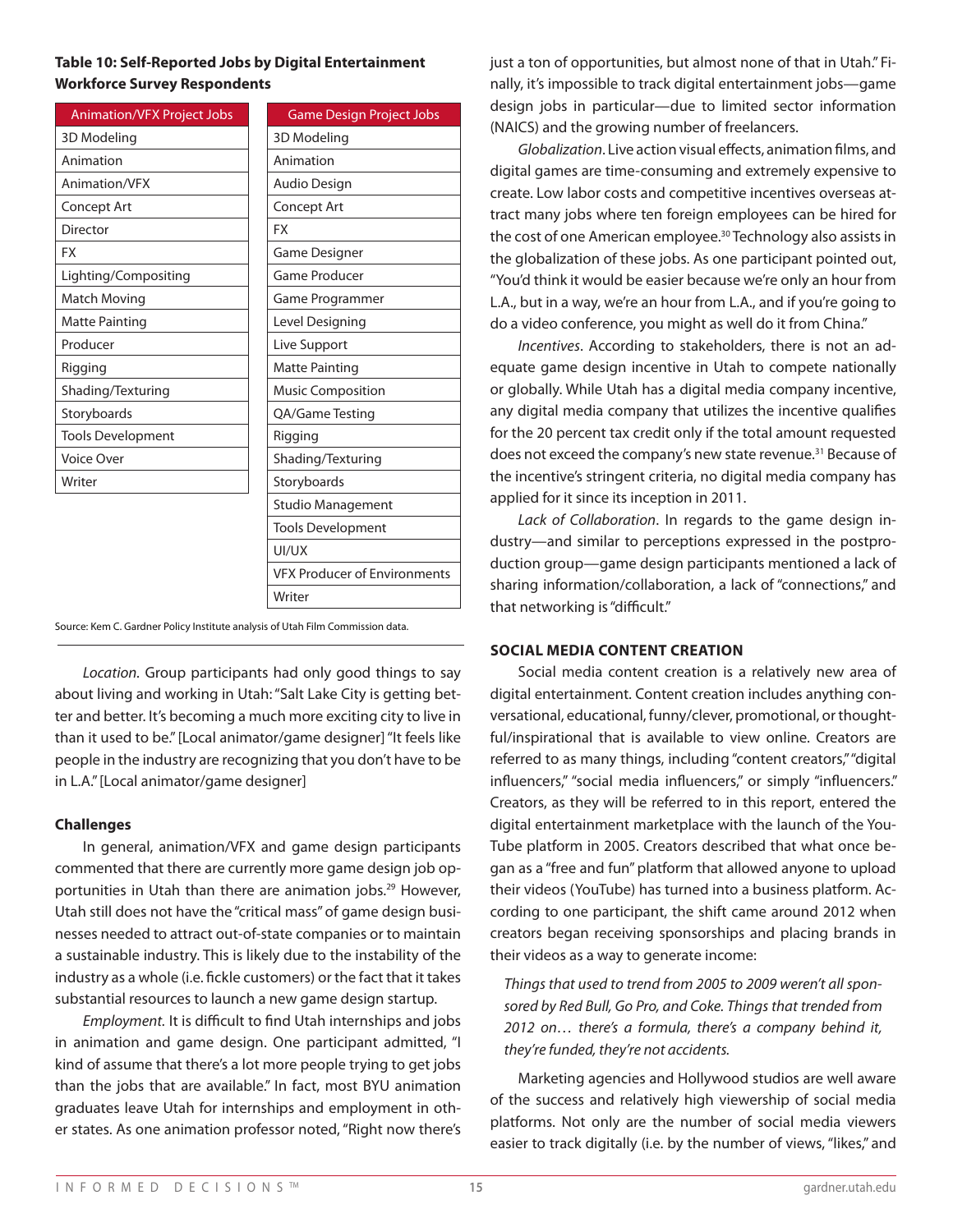subscribers), but there is also a general acknowledgement of the cultural shift away from traditional entertainment programming (cable and TV) to digital entertainment platforms (Amazon, Netflix, and YouTube). This shift highlights the current significance of social media in the digital entertainment world.

Also, the social media industry is unique due to its "low barrier to entry." This means that anyone who lives anywhere even with limited resources—can become a successful creator. As this digital entertainment industry segment grows and gains more power, it creates additional business opportunities in the community. Social media platforms, including Facebook, Instagram, Periscope, Pinterest, Snapchat, Twitter, Vimeo, Vine, and YouTube allow for the proliferation of niche content that has the potential to attract highly diverse audiences. "There's something for everyone [on YouTube]," pointed out one participant.

Interestingly, Utah has a healthy number of creators, many of whom are well-known on the YouTube platform and the majority of which live in Utah County. Utah creators that have made a name for themselves in the social media world include Devin Graham (devinsupertramp), the Roberts brothers (Bored Shorts TV), the McKnight family (Cute Girl Hairstyles), Scott Winn (ScottDW), and Casen Sperry (Dark Pixel). With the help of the Utah Film Commission, we were able to gather a Utah County content creation group consisting of successful creators or their representatives, as well as a few social media marketing strategists.

#### **Strengths**

*Collaboration*. In contrast to all of the other technical advisory groups, the Utah content creation group expressed a strong sense of cohesiveness and viewed their interconnectedness as one of their biggest strengths.32 One participant admitted that this strong sense of collaboration and cohesiveness does not exist outside of Utah (e.g. California). Utah is home to UTuber Nation, a creator group run by Anthony Ambriz in Utah County, which helps to connect Utah creators through organized, monthly meetups. According to participants, UTuber Nation membership has been growing on a monthly basis. Ambriz mentioned plans to expand UTuber events to other parts of Utah in the near future and had even recently considered the idea of creating group chapters.

*Quality of Life*. As previous groups mentioned, Utah is geographically scenic and has a relatively low cost of living. To illustrate the visual impact of Utah's dramatic scenery, a Utah County creator said that one of his fans believed the Wasatch Mountains in the background of his video was a projection of mountains on a green screen. Another group participant commented on the comfortable size of Utah County: "It is not too small that you don't get a variety, but it's not too big that you get lost."

*Job Creation*. The success of social media content has led to the development of new jobs. Due to the success of YouTube

celebrities, social media analytics companies have sprung up in Utah with in-house "influence marketing managers." As Utah's creators grow more successful and their desire to produce more quality content intensifies, their need for additional staff and crew increases.

#### **Challenges**

*Education*. It was mentioned in our group that Utah universities and colleges focus too heavily on traditional filmmaking techniques and need to teach more relevant skills, including digital content generation for social media platforms. In addition, there was a perception of entitlement among new film graduates who do not want to work their way up in the industry, but would rather go directly into film production. This was brought up because it is often difficult for creators to find entry-level employees to assist them with production.

*Infrastructure*. A few participants commented about the lack of a studio space available for content creation in Utah County. When Avrec Art House was mentioned as a possible usable space in Salt Lake County, creators perceived the Avrec Art House as a space that caters to traditional filmmaking and does not look fondly upon supporting social media content production.

*Job Tracking*. Similar to the animation/VFX and game design groups, tracking jobs in content creation is nearly impossible due to limited sector information (NAICS), the fact that content creation is a side job for many, and the growing number of freelancers. One participant even referred to his role as a content producer as a "no man's land," stating that it's such a new area that there's no official way to classify it.

*Lack of Integration*. Along the lines of a deficient workforce able to handle the growing demand, group participants felt like a lack of integration exists with the more traditional film community. Some viewed this as generational—a discordance between the aging, traditional film workforce and the younger, up-and-coming generation of creators and digital producers. One creator described it as, "I think we are in different worlds, even though our worlds are very similar." Group members expressed hope that the worlds of "film" and "content creation" would mesh more easily in the future in order to build a cohesive and sustainable digital entertainment industry.

*Permits*. In the social media arena, things move quickly, which means that it is important to produce new content on a short schedule. Group members complained about delays in securing film permits, which can hamper creators' ability to produce new content in a timely and competitive manner.

*Role of Utah Film Commission*. Participants seemed uncertain of the Utah Film Commission's role and/or involvement in their industry, signaling a need for education and better communication between the two groups.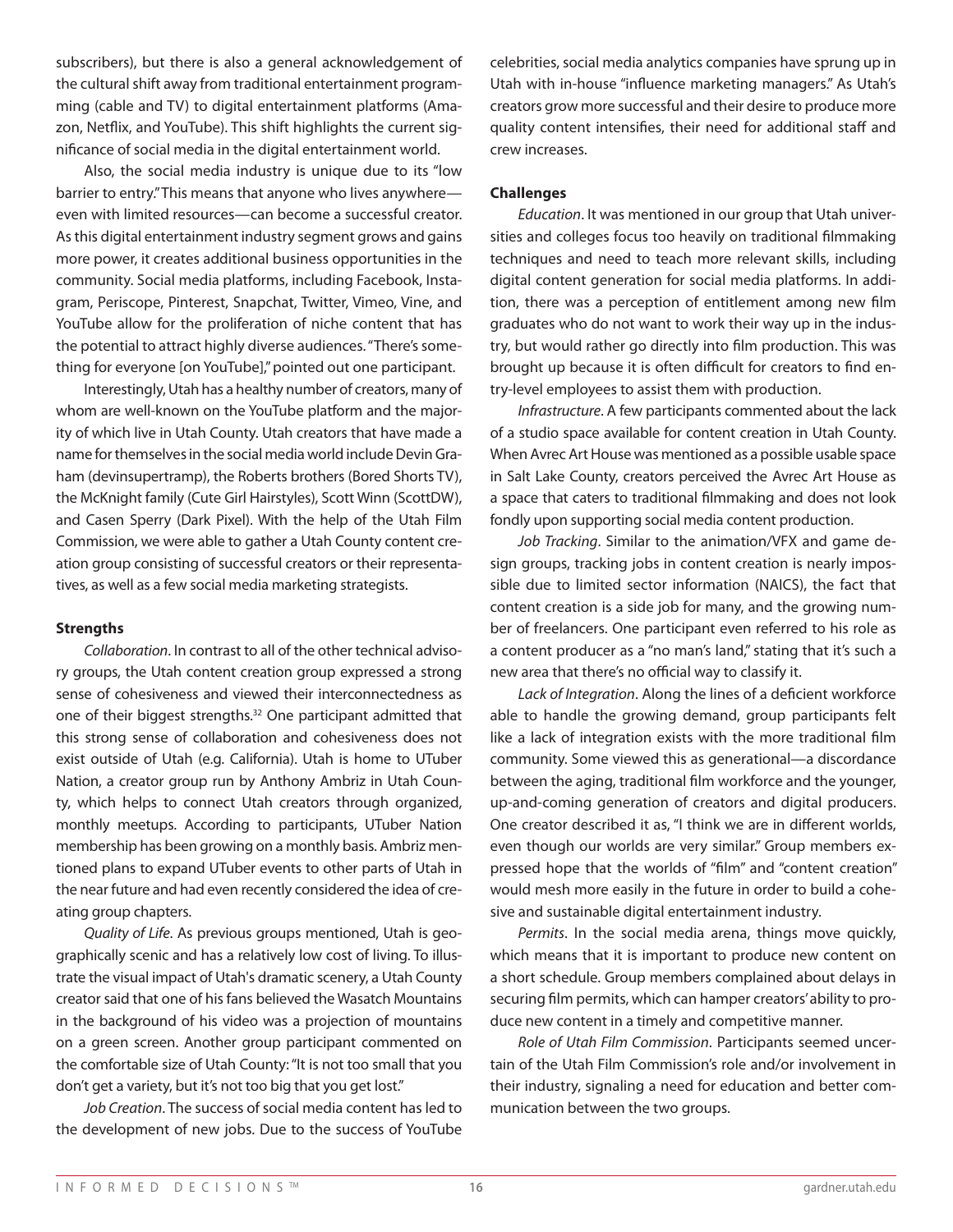*Workforce*. A resounding complaint in the content creation group was that Utah does not have enough production crew and is lacking in the areas of postproduction (e.g. special effects and coloring), as well as gaffers and grips. As one participant pointed out, "I look at the future of the industry and there are going to be more content creators and they're going to need more resources to help them. And I don't think Utah has them." Another participant agreed that, "There's not enough skilled workers to handle the demand that's coming." Not only was the consensus that there is a growing demand for skilled production workforce, but also that there is an urgency for it: "Support should come quick because the rate of influencers that are being added to this community just makes us more of a powerhouse, just like L.A."

#### **FILM EXHIBITION**

According to interviews with experts in Utah's film exhibition industry, the film exhibition ("movie theater") business model has not changed since the first movie theater opened in the U.S. in 1905. What has changed, however, are a movie theater's "competing forces." Examples of competing forces, or threats, to the film exhibition industry include the television, sales of which began in the 1940s, followed by the advent of video rental businesses in the late 1970s, and currently, the conveniences of instant digital video download. One interviewee felt that soon moviegoers would be able to download a movie to their digital device the same day as the film's theatrical premiere. Interviewees felt the basic exhibition model would not change drastically in the near future, but would continue to respond to competing forces by adding accoutrements such as larger, multi-screen "cineplexes," which offer audiences a wider variety of films in one location, as well as luxury seating and full in-theater dining aimed at simulating the comforts of home.

As to why Utah's film exhibition industry is important, interviewees said that it provides the community with entertainment opportunities, particularly the opportunity to introduce people to new ideas, stories, cultures, and concepts. One interviewee pointed out that films not only entertain, but they educate, inspire, and challenge people:

*[Independent film exhibition] is the new town hall. It is the only collective place that people can go to share ideas and you'll see the diversity that you see because the content—and how fast the content slides through compared to other art organizations—allow for that diversity.* 

On the commercial side, film and moving-image mediums are pervasive in our culture. Movies are "communal experiences" that humans yearn for and, as one interviewee noted, "People don't always want to sit on the couch, which helps sustain the [exhibition] industry."

In Utah, nonprofit cinemas like the Salt Lake Film Society and the Utah Film Center attract over hundreds of thousands of moviegoers each year. In fact, the Salt Lake Film Society's nonprofit sales were over \$1 million in 2015, which does not account for additional moviegoer spending at local restaurants and shops. As one interviewee explained:

*The diversity is just palpable in our facilities and that keeps our city alive, keeps feeding the foot traffic, keeps feeding the restaurants and the area shops and the other small businesses that surround our facilities.* 

According to the U.S. Bureau of Labor Statistics, Utah film exhibition jobs have steadily increased over the past five years (Figure 8), while wages—after adjusting for inflation—have fluctuated (Figure 9). From the end of the recession in 2011 to 2015, film exhibition jobs and wages increased 11 and five percent, respectively. Utah State Tax Commission data on film exhibition taxable sales in Utah from 2011 to 2015 shows an upward trend over the past five years. In fact, when adjusted for inflation, taxable sales in film exhibition increased 17 percent from \$165.0 million in 2011 to \$193.2 million in 2015. It is important to note, however, that film exhibition numbers are influenced by general population growth. That said, during the same time frame (2011 to 2015), Utah's population increased seven percent, making film exhibition sales growth 10 percent above general population growth.<sup>33</sup> In addition to economic factors and general population growth, film exhibition industry growth is also influenced by the popularity and availability of films in theaters across the state.

#### **Strengths**

The film exhibition industry was well-described by one participant as "a steady workhorse"—a business that is open 365 days a year, generates revenue, and anchors community development. Utah's competitive advantages in regards to film exhibition are the very clear purposes of its art houses (Salt Lake Film Society and Utah Film Center) and, in the commercial realm, the fact that movie going is a popular leisure pastime of Utahns. According to one interviewee, "no other state has a film exhibition industry like Utah."

Utah has the Salt Lake Film Society, which curates independent and culturally diverse films and hosts public events, and the Utah Film Center, which operates much like a free, yearround film festival. In addition to the Salt Lake Film Society and the Utah Film Center, Utah is fortunate to host the Sundance Film Festival. The Sundance Film Festival attracts top-notch independent film productions and nonresident festival attendees that generate economic contributions in the state. On the commercial exhibition side, Utah-based Larry Miller Group owns and operates at least 16 Megaplex Theatres in at least eight cit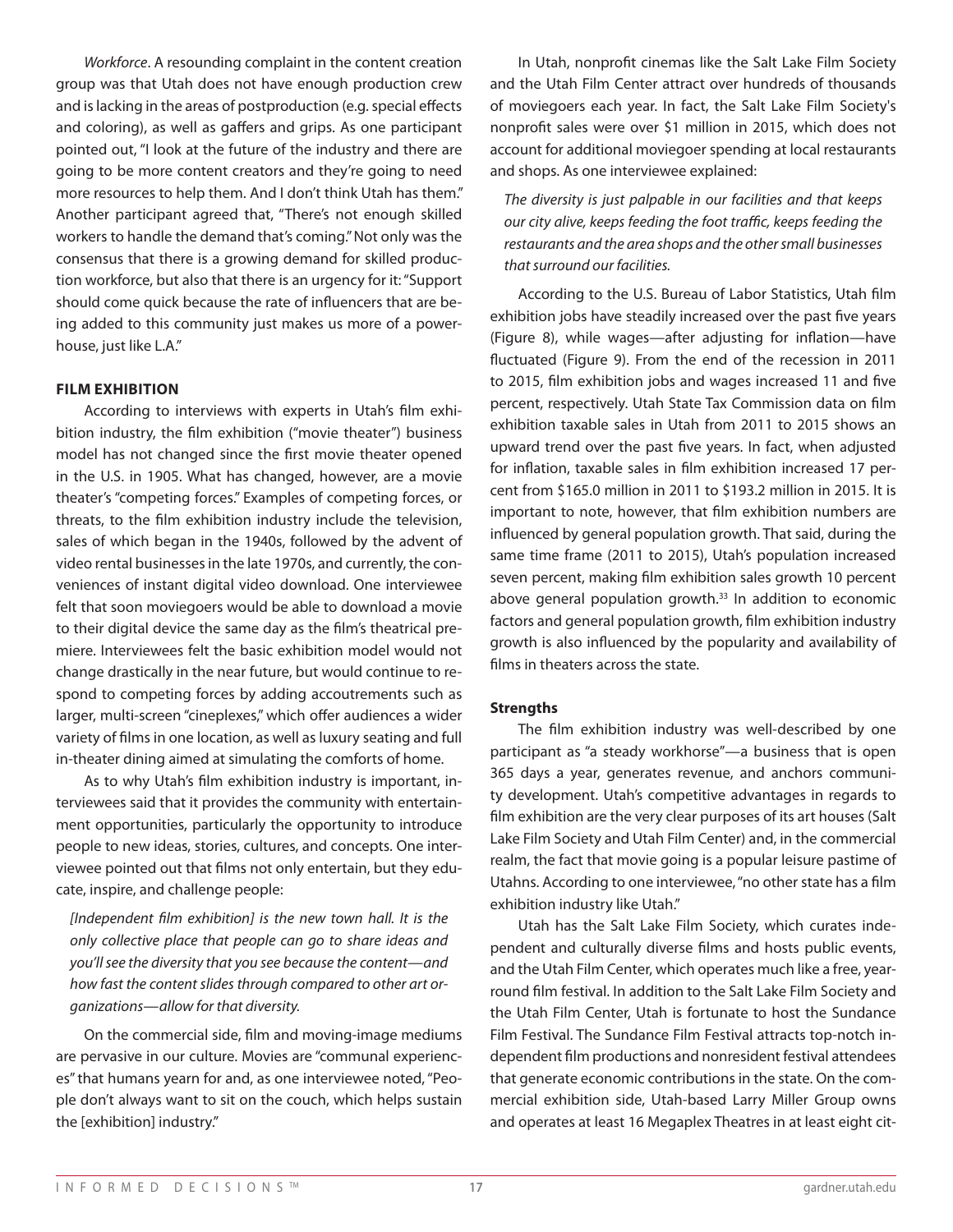ies in Utah. Overall, interviewees expressed the belief that Utah has a healthy local film culture that includes filmmaking and film-viewing, but also video game design and other forms of digital entertainment creation.

# **Challenges**

A perception exists that Utah does not provide as broad a range of films as other states due to Utah audiences' interests. One interviewee felt that Utah's film exhibition industry does not get a lot of support from the local film industry, including local production companies or filmmakers:

*I'd like to see more collaboration, not only with the film community, but with the moving image community, digital media, TV, film, animation, 3D, and game design. All that kind of stuff is so intertwined that I'd like to see more engagement with each other's activities and not have it be what seems to be so siloed.* 

Another challenge facing Utah's film exhibition industry was the perceived lack of support from the Utah State Legislature. One interviewee summed it up as follows:



# **Figure 9: Motion Picture Exhibition Average Annual Wages in Utah (Thousands of 2015 Dollars)**



*The first thing [the State Legislature] needs to do is to recognize [the film exhibition industry], to understand it in terms of the economic driver that it is for community development and for arts and culture place-making and impact on the cultural core.* 

# **ECONOMIC DEVELOPMENT**

At our study's final technical advisory committee meeting, we met with six economic development experts to specifically talk about Utah's digital entertainment industry. This economic development group was intentionally convened towards the end of the study in order to discuss issues raised in previous groups. While Utah's competitive advantages were not an area of focus for this group, the committee instead centered on challenges and future steps in regards to Utah's digital entertainment industry. Participants generally agreed that while Utah has a sufficient pool of educated, talented, and employable individuals in the digital entertainment realm, Utah's industry is instable, siloed, and lacks local job opportunities.

# **Challenges**

The economic development group echoed many of the same challenges discussed in prior groups in regards to Utah's digital entertainment sector, but offered several new insights as well:

*Academia vs. Industry*. While the group agreed that there are sufficient educational digital entertainment opportunities in Utah, participants perceived a disconnect between the academic and professional sides of the industry, or rather between current curriculum and industry needs. The group wanted to see more collaboration between representatives from the academic side and representatives from the industry side in order to bridge existing gaps and enhance communication.

*Critical Mass*. Utah's digital entertainment industry is not large enough and the critical mass needed to accommodate local talent or attract out-of-state businesses to the area does not exist. Advisory participants expressed concerns about efforts to grow Utah's base of postproduction, animation/VFX, and game design companies so that Utah graduates remain in the state for employment.

*Employment & Internships*. Participants said there are a lack of paid, industry-specific internships for college students, as well as an overall lack of jobs in digital entertainment for new graduates. Without knowledge of, or access to, internships and entry-level jobs for students and recent graduates, Utah loses talent to other states or to other economic sectors.

*Funding*. The group said challenges exist for digital entertainment businesses to access grants and funding that would help develop internships; currently, stringent guidelines make accessing grant money difficult.

\$28,698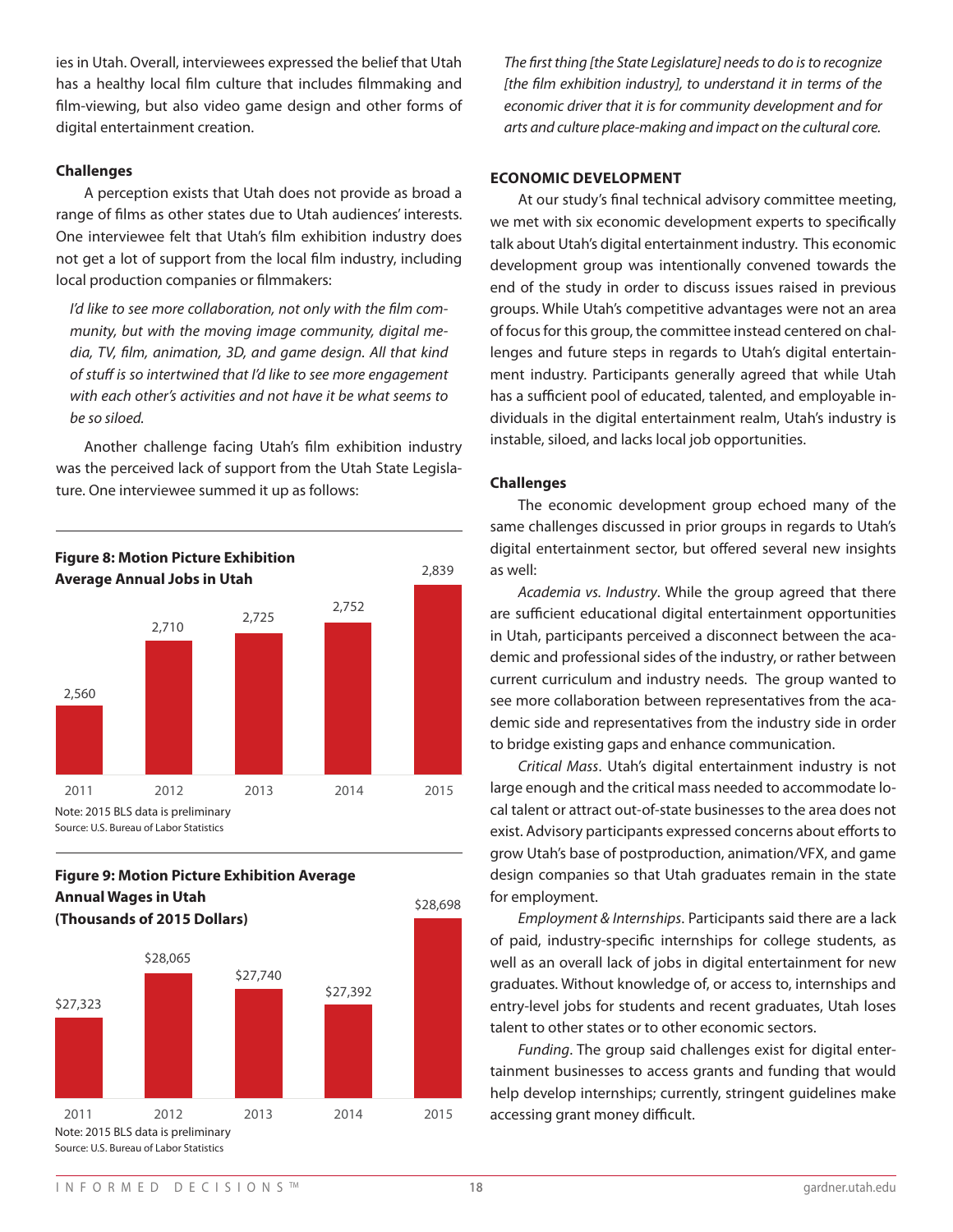*Industry Tracking*. As mentioned throughout this memo, digital industry tracking is challenging for reasons that include insufficient NAICS codes, diverse workforce talents and roles, and the relatively large number of freelancers.

*Lack of Industry Support*. Participants felt there is a general lack of industry interest, awareness, and support, especially when compared to Utah's tech industry (i.e. "silicon slopes"). There was a consensus that no one is paying attention to Utah's entertainment industry and that "its story falls on deaf ears."

*Siloed Industry*. Participants agreed that Utah's digital entertainment industry lacks cohesion. It was noted that the workforce in this industry tends to be introverted by nature and hard to "access" even through professional connections and relationships. The Utah Digital Entertainment Network (UDEN) itself was perceived as a relatively homogenous group consisting predominantly of game designers (estimated at 85 percent). The group pondered on what could be done to unify Utah's diverse and segmented workforce.

#### **Opportunities**

Group participants offered the following ideas in regards to opportunities for improvement:

*Assess Funding Sources*. Assist digital entertainment industry employees and businesses with finding and applying for applicable and appropriate grants. In addition, review existing grants' criteria and consider updating, or help develop new grant opportunities for digital entertainment employees and businesses in order to facilitate job creation. Participants brought up the Governor's Office of Economic Development's TCIP (Technology, Commercialization and Innovation Program) grant, suggesting it should be made more accessible to digital entertainment industries. They also discussed the "stringency" of the Department of Workforce Services' UCAP (Utah Cluster Association Partnership) for digital entertainment educational development, making it highly inaccessible.

*Develop Internships*. Develop internships, apprenticeships, trainings, and mentorship programs for students in digital entertainment studies via state support and funding. There is a large need for paid higher education internship programs in all digital entertainment areas. Utah students have very few internship options, so many students must work in jobs outside of their career area to pay the bills.<sup>34</sup> Therefore, new graduates in the digital entertainment sector leave school with little or no hands-on, real-world training or mentoring. Meanwhile, digital entertainment businesses prefer hiring employees with real world experience, which creates a "catch-22" scenario.

*Enhance Collaboration & Communication*. Help foster collaboration and communication between digital entertainment industries in Utah (film, postproduction, animation/VFX, game design, and content creation), and work towards forming one cohesive digital entertainment group.

*Improve Industry Reporting*. Create more specific and more appropriate job classifications at the state level (although still under the umbrella of the federal NAICS) to enhance digital entertainment job tracking and economic industry contributions. For example, games make more money than films and employ more people, but it's impossible to track game design jobs due to the unavailability of appropriate NAICS employment categories and the growing number of freelancers. Thus, creating a subsector under "Computer Software" such as "Computer Game Software," and encouraging digital entertainment companies to hire W-2 employees are two ways to make job tracking easier.

*Offer Training*. Educate and assist individuals interested in the digital entertainment industry with startup business development. It was mentioned that it would help if the Utah Film Commission hired or contracted with a strategic business expert to work as an educator, trainer, and/or liaison to digital entertainment industry graduates and startup companies. Game design participants felt like even though it is difficult to attract new game design businesses to Utah, "startups can make a go."

*Predict Employment Needs*. Recognize and proactively address the need for highly technological jobs in the digital entertainment industry in the future. One participant who works in digital entertainment education said there will be a "2 million job gap" in the "really technical" areas of game design in the coming years.

*Rebrand the Industry*. There is a "broad cross-spectrum of like crafts" and "transferable skills" in the film and digital entertainment industries today. It is time to reassess and redefine film and digital entertainment, which may include the rebranding of the "Utah Film Commission" to something more appropriate for the digital age. Participants felt it is time to create an awareness campaign, tell a new story, and generate local demand and interest in this new "digital entertainment industry."

*We have all the pieces here, but we're not telling the story, and so it doesn't appear that we're communicating enough and making enough connections. [Digital Entertainment Educator]*

*How do we reach the market on the capital and business side? How do we reach the employment side? How do we engage the community as consumers and just blow it [new digital entertainment brand] up? [Digital Entertainment Educator]* 

The success of Utah's "Silicon Slopes" story was mentioned by participants as something to strive for and replicate in the rebranding endeavor. They brought up exploring ways that local businesses and programs can assist in telling the new digital entertainment story. Also, they suggested that the name and placement of the Utah Film Commission be revisited. Does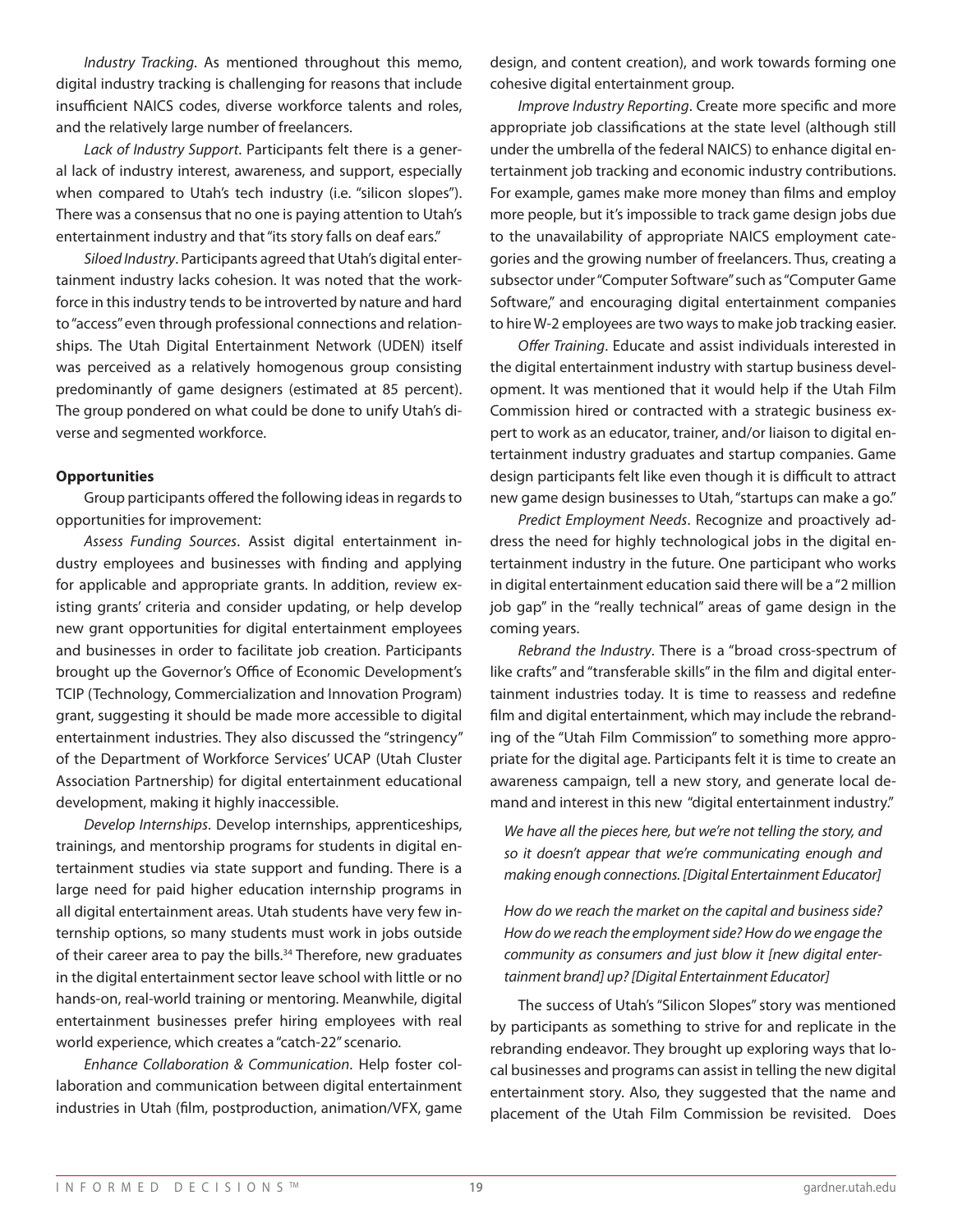it belong under the umbrella of the Utah Office of Tourism? Should it be the "Utah Digital Entertainment Commission" as a stand-alone agency?

*Utilize Community Assets*. Over the course of the study, several participants discussed existing Utah infrastructure and assets that could be better utilized in the digital entertainment realm. For instance, Salt Lake Community College's virtual reality studio (South Salt Lake campus) currently serves as a storage room. Why is it not being utilized? How much would it cost to make it operational/functional? Who could use it and benefit from it? Several participants mentioned using the unutilized studio as a virtual reality training center for local businesses, or integrating its use with the Entertainment Arts & Engineering (EAE) graduate program at the University of Utah. According to one participant, Salt Lake Community College leaders are looking at better utilization of this space. It also helps that Salt Lake City is one of Google's first few chosen cities for Google Fiber infrastructure. As one participant pointed out, "The nice thing about Google being here is it just shows it's a competitive marketplace. You're seeing a very competitive internet space in Utah, which is great." Additional assets that could be better utilized by the film and digital entertainment industries include the Park City Film Studio (UVS1 Smart Stage), UVU research and development (super computers), the Avrec Art House, and the Miller Motorsports Park (where Utah's digital entertainment workforce can produce live event coverage). As one participant stated, "Let's put the money in the right place."

#### **CONCLUSION**

In conclusion, our baseline assessment of Utah's film and digital entertainment industry examined Utah's century-long film history and explored Utah's burgeoning digital entertainment sectors. We found that Utah's film and digital entertainment industry has many strengths, including a film tax incentive program that attracts a balance of in-state and out-of-state film production, quality youth and adult educational programs, diverse film production landscapes and locations, skilled crews and substantial workforce, available high-tech infrastructure, relatively low cost of living, multiple quality of life aspects, and a healthy local film culture. In addition, Utah's film and digital entertainment industry creates jobs, which diversify and strengthen Utah's economy. Based on our review of Utah's motion picture incentive program since its inception, film production spending in the local economy is about five times that of total paid incentive, which generates a ripple effect throughout Utah's businesses and communities.

During this study, we also identified industry challenges that are ultimately opportunities for growth. First of all, we learned that accurately capturing the full scope of Utah's film and digital entertainment industry is difficult due to the industry's unique nature and employment tracking inefficiencies. Second, we learned that there are industry-wide employment gaps, which involve either a shortage of skilled workers in specific areas (e.g. grips, gaffers) or else a solid pool of skilled workers (e.g. animation, game design) faced with a lack of available internships, apprenticeships, and jobs. In addition, we noted the perception that there is a disconnect between academia and industry that calls for enhanced future communication and collaboration in order to bridge the divide. Finally, the film and digital entertainment industry is rapidly changing, not only from a media/craft perspective, but also from an employment standpoint. Traditional film production backed by Hollywood's brick-and-mortar studios of the past have quickly given way to digital media created by a global, freelance workforce that often relies on the home studio for production—something that creates as many challenges as it does opportunities for Utah's digital entertainment workforce.

In sum, as digital fluency becomes paramount in today's industry, there is greater crossover between positions in digital film, postproduction, animation, VFX, game design, and social media content creation. These changes point to a new era in film and digital entertainment—a new era that could benefit from a cohesive rebranding of the industry, greater organization and collaboration among digital entertainment subgroups, and an expanded tax incentive program that encompasses and supports a wider range of digital entertainment projects.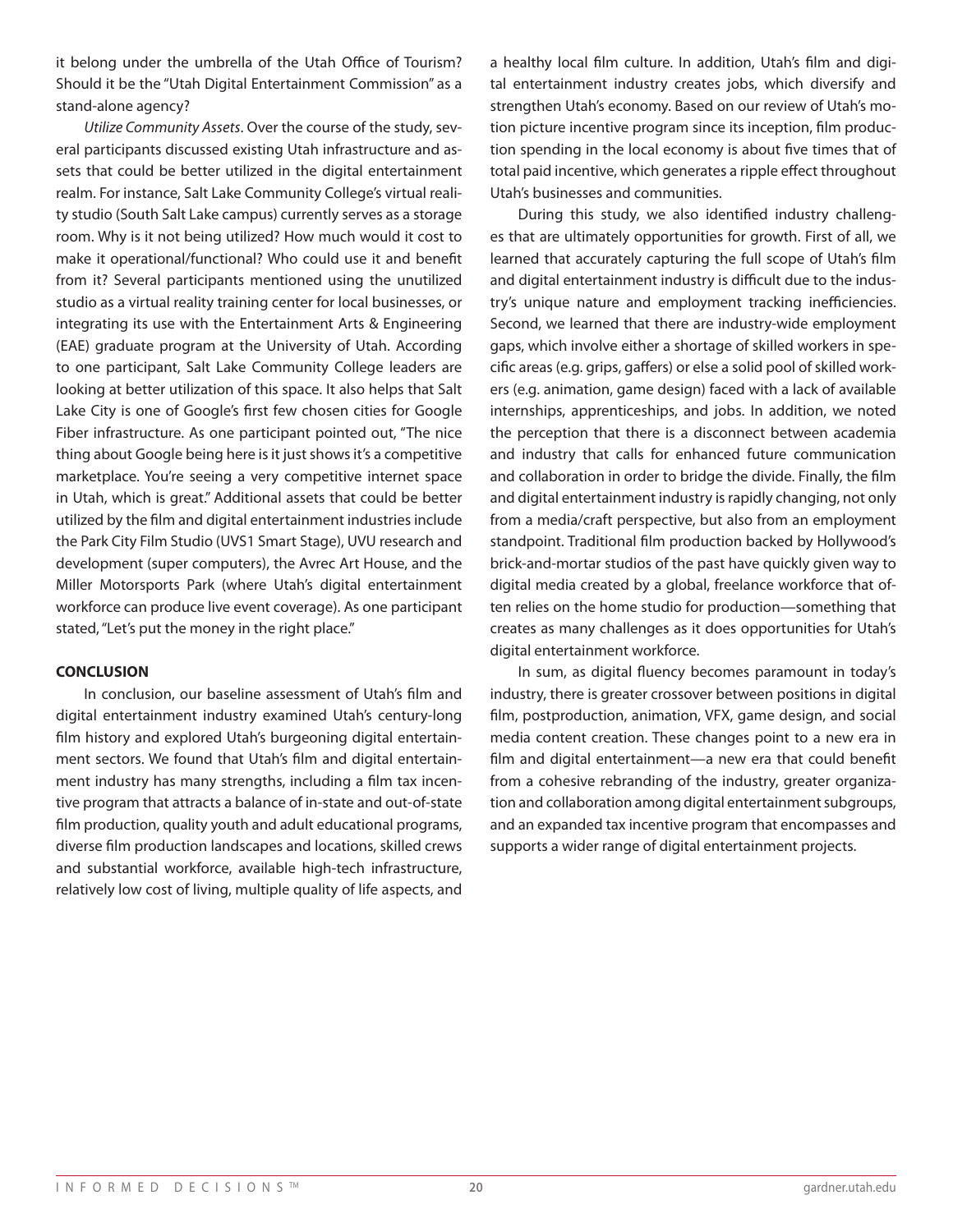#### **APPENDIX - POSSIBLE AREAS OF FURTHER STUDY**

Due to the limited scope of this study, we have compiled a list of items the Utah Film Commission might consider for future study:

*Asset Inventory*. A study that maps out existing infrastructure and community assets in Utah that might be utilized by the digital entertainment industry, alleviating the need to generate funding for new infrastructure.

*Content Creation*. Future studies that focus on the growing digital entertainment area of social media and content creation in Utah. The scope of this research would expand to include all areas of Utah (not just Utah County), and compare different platforms, different types of content, and different types of economic contributions across the state.

*Economic Impact Data*. The current methods for collecting expenditure data for projects receiving an incentive could be streamlined to more consistently and fully capture how this spending flows into the Utah economy. For example, even though the incentive is only based on taxable expenditures, the Film Commission might consider also collecting data on non-taxable expenditures to more fully illustrate economic impacts. Also, the Film Commission might consider asking incentive recipients to categorize non-payroll expenditures into 3-digit NAICS codes. In addition to allowing for simpler review and reporting of the direct economic impacts of the spending, these data could be used as inputs to an economic modeling system like IMPLAN or REMI to assess full economic impacts.

*Film and Digital Entertainment Investment*. Explore ideas surrounding the creation of private film and digital entertainment investment funds or public-private funding partnerships, as well as the role of Utah bank investment opportunities.

*In-depth Incentive Assessment*. This report describes some of the variation in MPIP projects; for example, in-state productions span more production days while out-of-state productions hire more Utah cast and crew, which may be a function of budget size. A more in-depth assessment could provide insight into how the mix of project types receiving incentives impacts total economic activity.

*Industry Survey Data*. In conjunction with workforce surveys, the Utah Film Commission might consider seeking assistance with the development and distribution of Utah digital entertainment industry proprietor surveys in order to inform an economic impact assessment.

*Rural Studies*. Investigating aspects of film and digital entertainment in rural Utah, as well as investigating digital entertainment-related educational and economic opportunities in different rural areas of the state.

*Workforce Survey Data*. A future study may include an analysis of the Utah Film Commission's film, digital entertainment, and content creation workforce survey results. The Film Commission might also consider conducting a survey annually or biannually as the industry seems to be continually changing.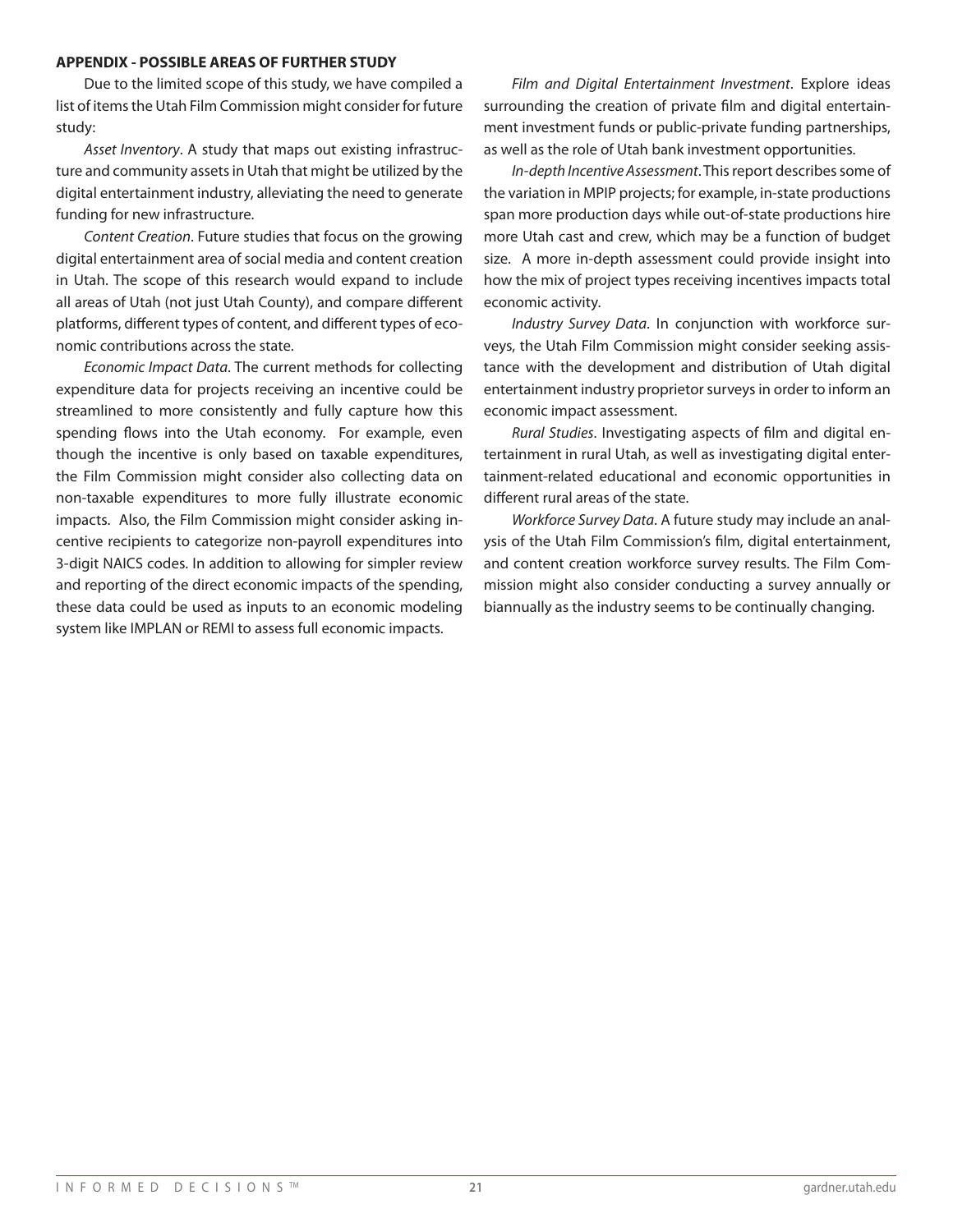#### **ENDNOTES**

- 1 In this study, "digital entertainment" includes digital content created for entertainment purposes (films, series, shorts, social media content, games, apps, etc.) and excludes digital content produced for business- or education-related purposes.
- 2 Online workforce survey response data was only used by the Gardner Policy Institute to inform the study and was in no way used in the context of statistically significant or scientifically sound, stand-alone data. The Utah Film Commission encouraged survey respondents to forward the survey link to others in their field, which explains why there may be more respondents than distributed surveys.
- 3 "Welcome to and Engaged Community." *City of Moab, Utah*. Moab to Monument Valley Film Commission, n.d. Retrieved from http://www. moabcity.org/index. aspx?nid=228
- 4 Filmed in Utah Utah Film Commission. (n.d.). Retrieved from http://film. utah.gov/filmed-in-utah/
- 5 UCA 63N-8-104 authorizes the incentives. The base maximum incentive that a motion picture company is eligible for is 25 percent of in-state spending; a company that employs a "significant percentage of cast and crew from Utah," highlights "the state of Utah and the Utah Film Commission in the motion picture credits," or undertakes "other promotion activities as agreed upon by the office and the motion picture company" is eligible for an additional amount equal to five percent of in-state spending.
- 6 *Media Society Reviews: The Best and Worst States for Tax Friendly Funding.* (2016) https://mediasociety.com/the-best-and-worst-states-for-taxfriendly-movie-funding
- 7 *The Incentives Program.* (2016). Burbank, CA: Cast & Crew Entertainment Services. http://taxes.castandcrew.com/forms/TIP\_Guide\_April\_2016.pdf
- 8 Not every film that has utilized the MPIP has submitted complete and itemized data on expenditures to the state, resulting in data gaps.
- 9 Postproduction data was provided to the Gardner Policy Institute by the Governor's Office of Economic Development.
- 10 The amount spent on labor may be higher than what is reported in "wages, benefits, etc." as some categorization of production spending is ambiguous as to its exact purpose.
- 11 There were four accredited film schools in Utah before the Art Institute of Salt Lake City closed in 2015.
- 12 The school hopes to initiate the new program within the next academic year, but is still undergoing the review and approval process. The program is described as "comprehensive," with a focus on hands-on production skills. Based on personal correspondence between DJ Benway, M.P.P. and Jeffery Jarvis Dean, School of Visual & Performing Arts at Dixie State University, on April 17th, 2016.
- 13 "Degrees and Certificates Awarded." *Utah System of Higher Education*. Retrieved from http://higheredutah.org/data/degrees/
- 14 "U. Game Design Program Ranked No. 1." *UNews.* University of Utah, 15 Mar. 2016. Retrieved from http://unews.utah.edu/u-game-design-program-ranked-no-1/
- 15 "Top 50 Animation Schools and Colleges in the U.S. 2015." Animation School, College & Program Profiles and Animation Career, Salary & Employment Statistics. *Animation Career Review*, 15 Apr. 2015. Retrieved from http://www.animationcareerreview.com/articles/top-50-animationschools-and-colleges-us-–-2015
- 16 Does not include proprietors.
- 17 "Computer Programming" and "Software Development" fall under two distinct NAICS codes: 54151 and 51121, respectively.
- 18 Please note that Figure 7 does not include local or private film permit issuance; therefore, statewide film activity was higher than what is represented. For example, in 2015, Salt Lake City issued 123 film permits and Park City issued 15.
- 19 It should be noted that film exhibition has been given its own section in this study; and although film distribution has not been included as a specific focus area, a significant amount of information about film distribution trends has been included. In addition, commercials, which are ineligible for Utah's Motion Picture Incentive Program and are thus beyond the scope of this report, play a significant role in Utah's film industry by generating film industry jobs, wages, and Utah expenditures.
- 20 According to the National Right to Work Legal Defense Fund, Inc., a "Right to Work law guarantees that no person can be compelled, as a condition of employment, to join or not to join, nor to pay dues to a labor union." http://www.nrtw.org/b/rtw\_faq.htm
- 21 "Mean travel time to work (minutes), workers age 16 years, 2010-2014." *QuickFacts*. United States Census Bureau (n.d.). Retrieved from http:// www.census.gov/quickfacts/table/LFE305214/49035
- 22 American Lung Association. (2016, April 20). *2016 'State of the Air' Report Finds More than Half of Americans Live with Unhealthful Levels of Air Pollution* [Press release]. Retrieved from http://www.lung.org/about-us/ media/press-releases/2016-state-of-the-air.html?referrer=https://www. google.com/
- 23 "Post Production Overview." New Mexico Film Office. N.p., n.d. Web. Retrieved from http://www.nmfilm.com/Post\_ Production.aspx
- 24 It is interesting to note that the Utah Film Commission's film workforce survey's demographic data seemed to reinforce this statement that film is an "aging industry."
- 25 Part of the Banff Centre for Arts and Creativity's "Radical Reels Tour."
- 26 New Mexico offers a 25 percent or 30 percent refundable film production tax credit and a film crew advancement program, as well as 25 percent refundable tax credit for New Mexico postproduction services (even if the film was shot elsewhere).
- 27 See California's local film incentive programs for examples.
- 28 According to meeting participants, about five years ago, Utah State University considered Moab as the future home of a new USU extension program, which would include film and digital entertainment educational opportunities. The University of Utah also looked into Moab as the potential home for a postproduction program.
- 29 Based on personal communication between Jennifer Leaver, M.A., and a BYU animation professor on March 14, 2016, an estimated 90 percent of BYU animation graduates leave the state for employment.
- 30 Based on personal communication between Jennifer Leaver, M.A., and an animation professional on March 14, 2016.
- 31 UCA 63N-8-105 authorizes Utah's digital media incentive.
- 32 It must be noted that our group consisted of Utah County creators only.
- 33 "Salt Lake County, Utah Population Estimates." *QuickFacts*. United States Census Bureau, n.d. Web. Retrieved from http://www.census.gov/quickfacts/table/PST045215/49035
- 34 One participant mentioned that very few Sundance Film Festival interns are from Utah universities.